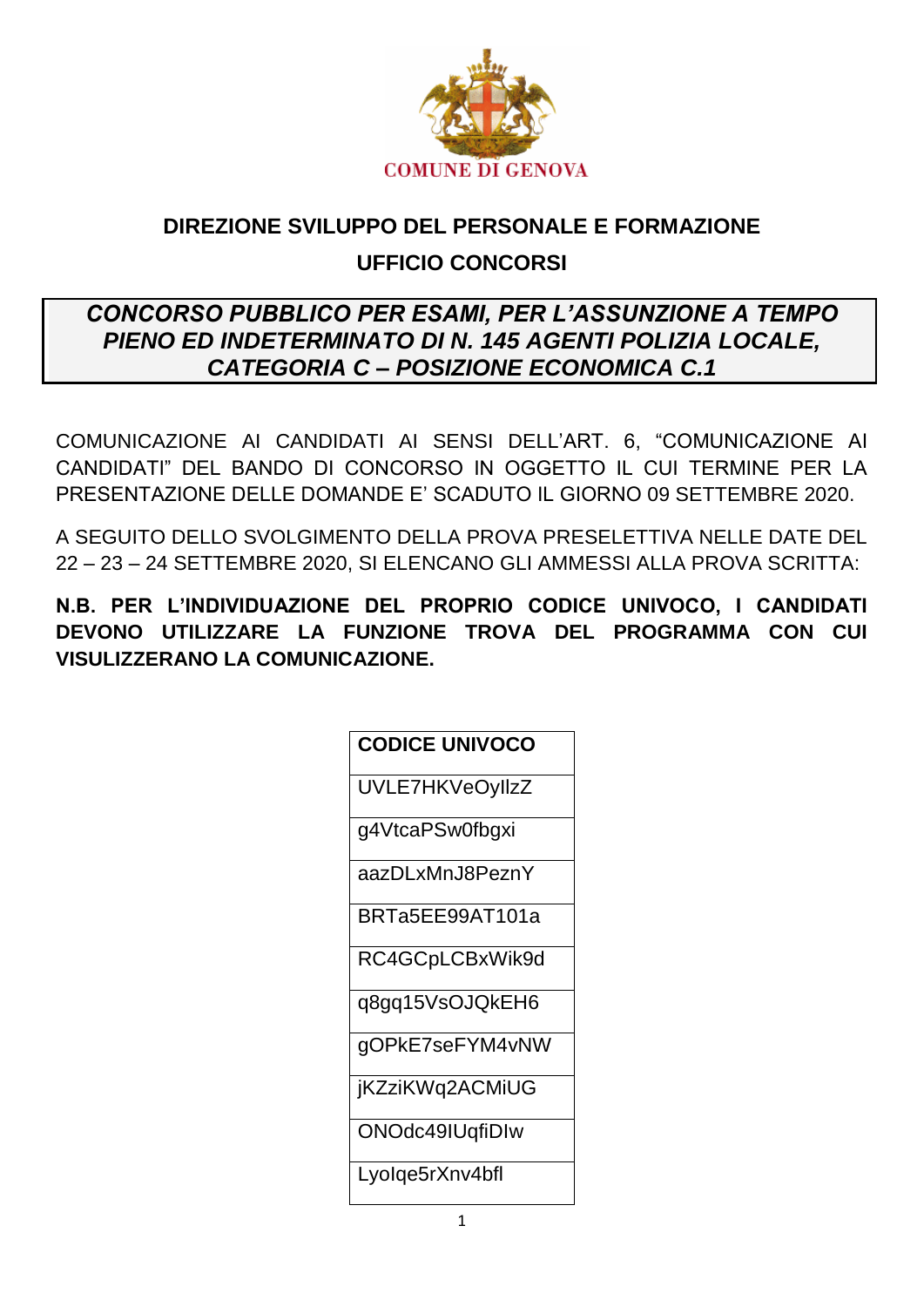7gEuqzeydPHkTod

0wOe6oy6zgJEvc7

MPX3J1SOcseEZbN

aa0GOP0CLunlc9l

qNeea2khVdqcxKS

A2Fkr7GcpC0JSix

T1bOuKYADu6PjOA

Qtzv9L51jswRfNU

HFOEsMUxJ2qNkwR

TSAbyhyl6QriMjx

axv3snvU3978NZQ

4DhR4in4yBEkiGm

B7afT40aepmLPmX

jID6Gpmn744kaBK

T91fyaeiueoGNqu

c4LhamDmUpMVucK

ffKFSaxl7PurJNc

9YLkk1FqU61ua8a

**YPItCvCTBQzIWfv** 

kRI4AUJMYzWAH11

qYclYpNZ5KFwgod

**IyjHGIIUkDbNQHV** 

Rk31J6AREoP0ujd

CSYSD2z8qHtdsGK

tCGnGcr4JinUJ93

A2w2RrNbQfahlZL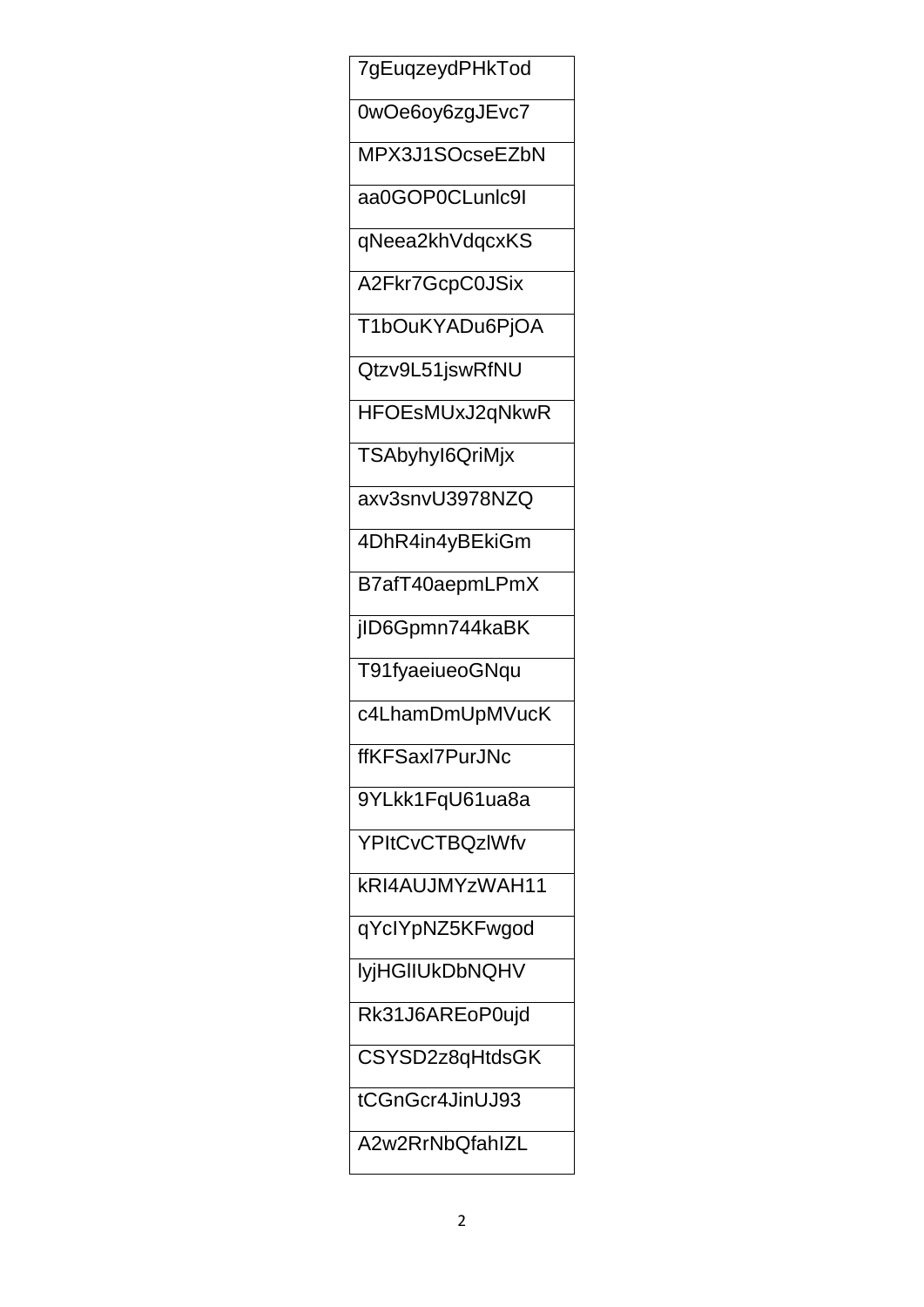nLx4pDO61g8B4Oh bk6h6nAGctOCQPz usv1WPXBwSdkz1C DIML3f6wOEyP8x3 8qHo40BegRh8J1O vDsasG4UmOR8KOA CP4ZXSaXwzufjJn IcanMIUz3VZaG7L KhWPZGuwxIgNEzM He9V1KOXniOIDZF vf8VtGM5nMkbmlV 1KJ6E9lwV5UEyvS xTQKqrMaKtE4w9m vOF6sfT7p5zRUYR 06VekyCWBPOWOTM ia6rn2Tl8Jzpd4z 1A7y8O8uuHPRgTa ztB3cuiYqSorjQz rZ3Luh031i1PxIU RA0Lcy2PWnahOky sEXQDFgJW8XGpan SJWFZqow76MhjZg I0F5EIjTYgsvORJ VNIX66gDuN3X5gP 778DQ2kdTikKtmD CBnLYTG3pAG0iKI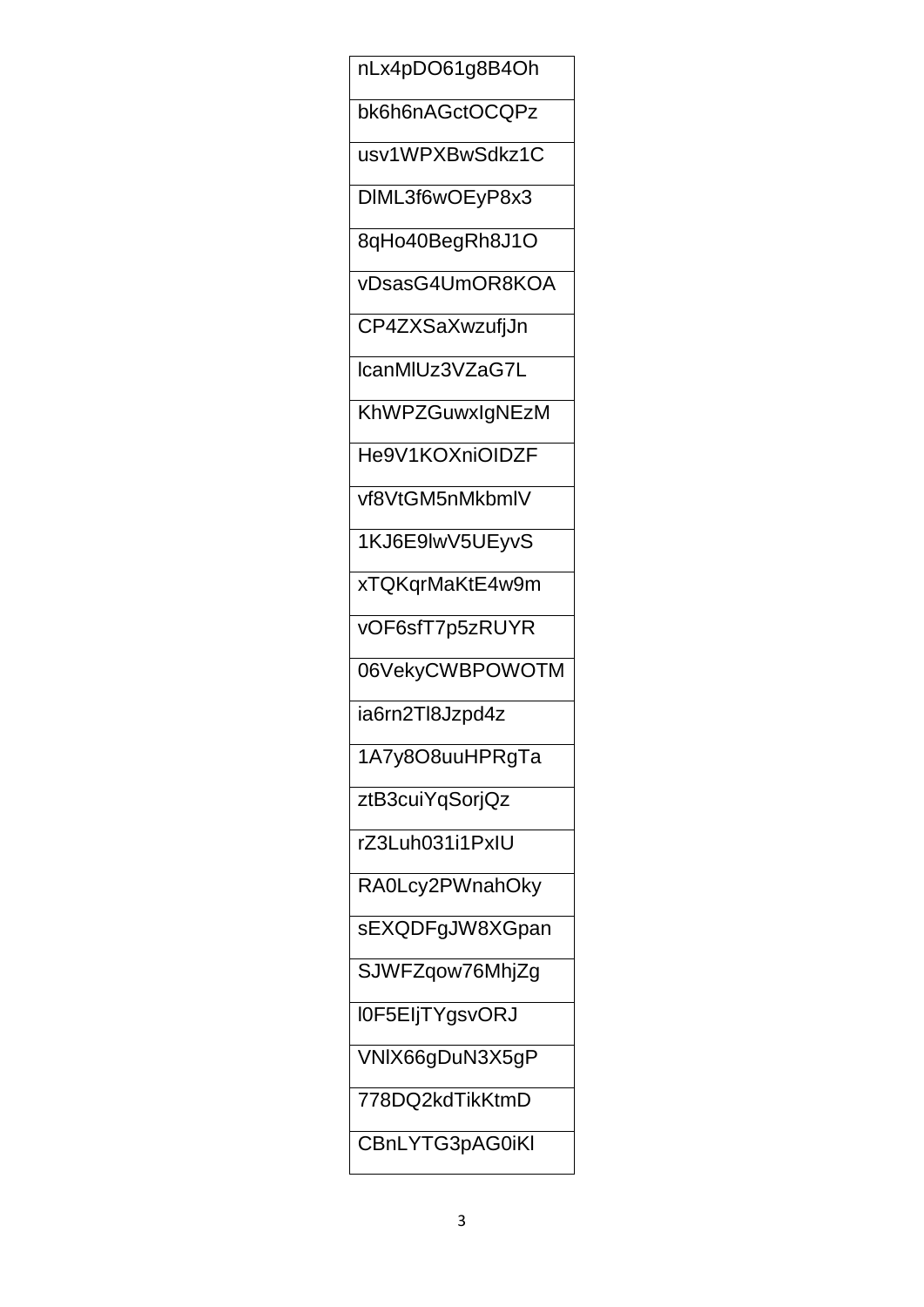EgHigyk6mYSxX0Y ArTCpxfmz3jg8ip zQ5UzciNZIcCB1x c1JUS4FwMP5v4wr aSXiEedipjvaglJ nZoHWBrTxKDyY6C Z9Hks77JEkAaiHH **CN0dnHGOazZvWFA** NIfDIEr9X2OMyNk W8yM5wKXnVi4jHP 526rf80OoOQSvks 4jwAaQasOQnFg3y xAVU005ylQhqwoa 2ckEisp0YvlBctS LcvttKWVGz2URFw Jnn2YRq2FidHlcX suvGzJkzxTIEr77 U6nw6a7aTVJPs9Y 98az7DlhyFKgxQG sAby1NIfYYZtT1y ZJZn3SDzazZQGjP mCrWUfqrz1Jdj7Z 6g7YOqCqaAEkCFJ u2RMYg5eyzflCKN qSay5M1urz8V88W g76hwpJkpzLdT65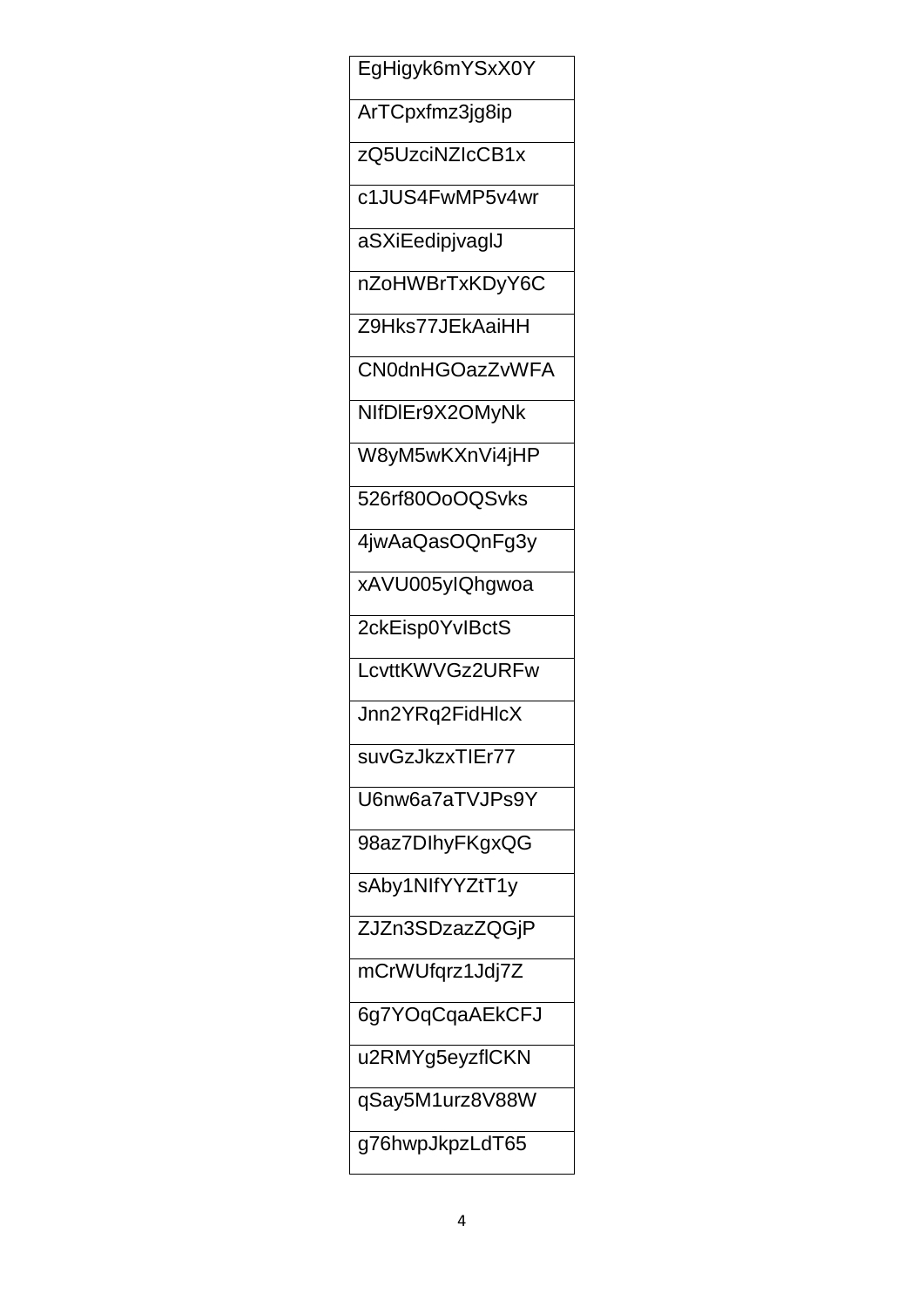i2snYHTy7MFiPo0 y6NvNHIFPz6EXNj 4dXqOsNOh8z3R9P QaNZ7d1hCa7Mklr SWauxgpAbRmOYmz H2rDgxKtSMR9smQ WEYC06Ga4K9iD6x yWa1OGO4r0WHhtQ hwd3zztJ0Jy1asz cnDZUTPzL2b1KcA uEdMmz80Q761SX2 yK9WH0dKloGahg2 nGsTxUpOvy4UEhh 13jMOtqxkZzfP4U Rnizkhp4jDvnxrl VOrUa3qnfsgTlZz RC8DvPs2tVi7OoD zbw1Jh9FLKa8cp9 hlZBPXmk6FRTfrZ anaqhNRe5yhPatz w1mog5ObmHk5NzR otQrVaDXGP0XyB8 qPQWIN08hXWVr48 THcmtJbba1spBzE kgyAMiV8kKjgUSx u5V3pwaiuVAPgcl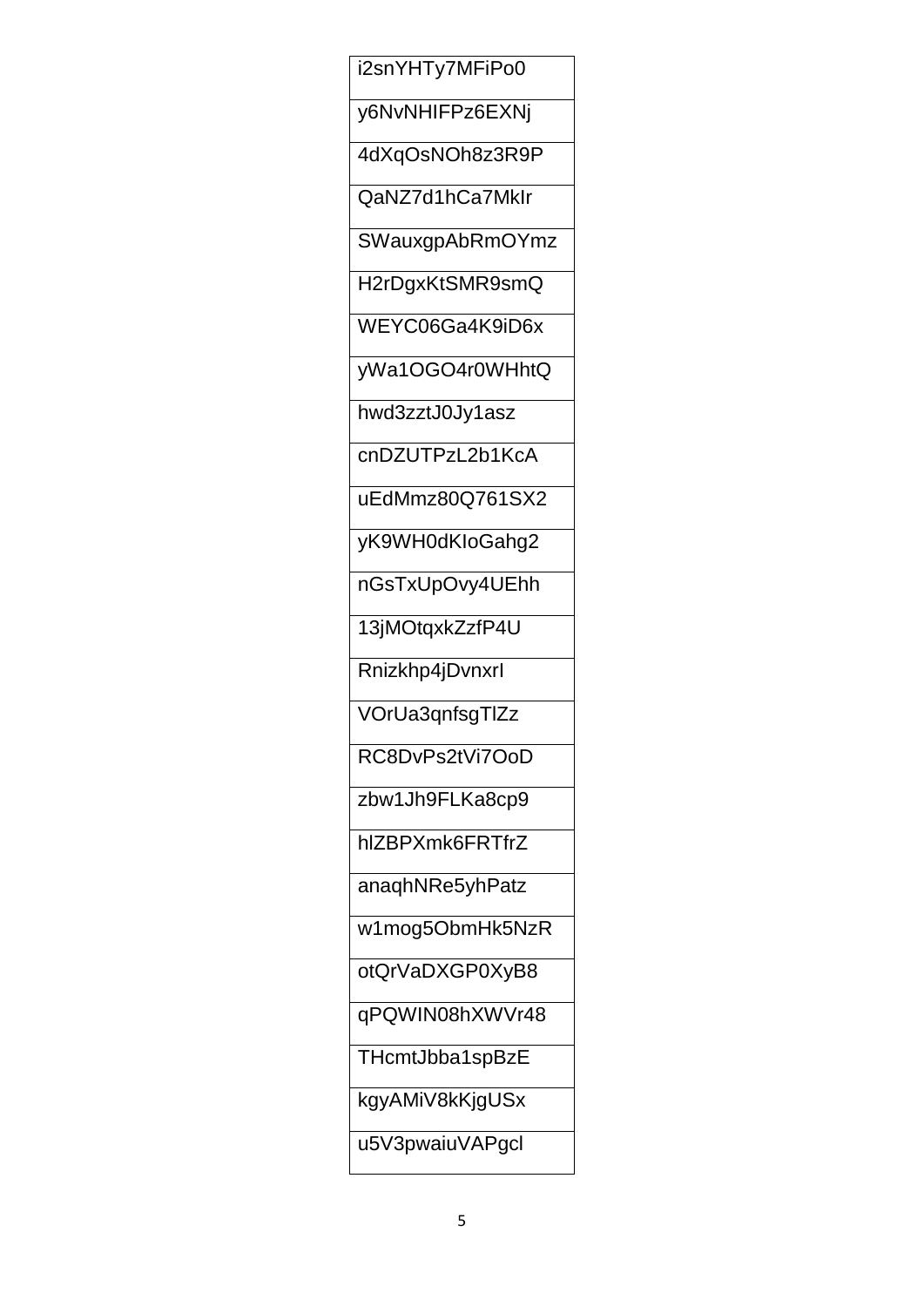tg37Fzkxq0yMJ9g YlzR3jMnkOLMgcW 4A1elGH2O8xNVIz L16TQI4b590M1AQ ITt25qpgN2iTHA7 CAePdaklZ8tPJ05 ZD0Qd0aB1cvjQm9 OEMgC9sx80jyo0R aUJpcxGXQNhSYZZ Zvowo57ype43Fov CumnVvHmZehLdgE 8zYxwTGyQnDvHa4 AhpYlfzR7rigZQj 2zd90NJnaRsh9mq IUkllamLDuQrHc0 WkBoR4UMErWWkps abE0TQMbQ1oVytu KCdBUZCzBIP4T9f 4oqmo7sjAoppz02 JR9seNuQbLfety3 yokmW76GRYTEAbp 8l7PnPFORahnKdK yj4zjoKaMAHo6pt xrkUxa9Vn6nkbat G4z3LS4rsO0rnzz aabd5lbwB27TPdg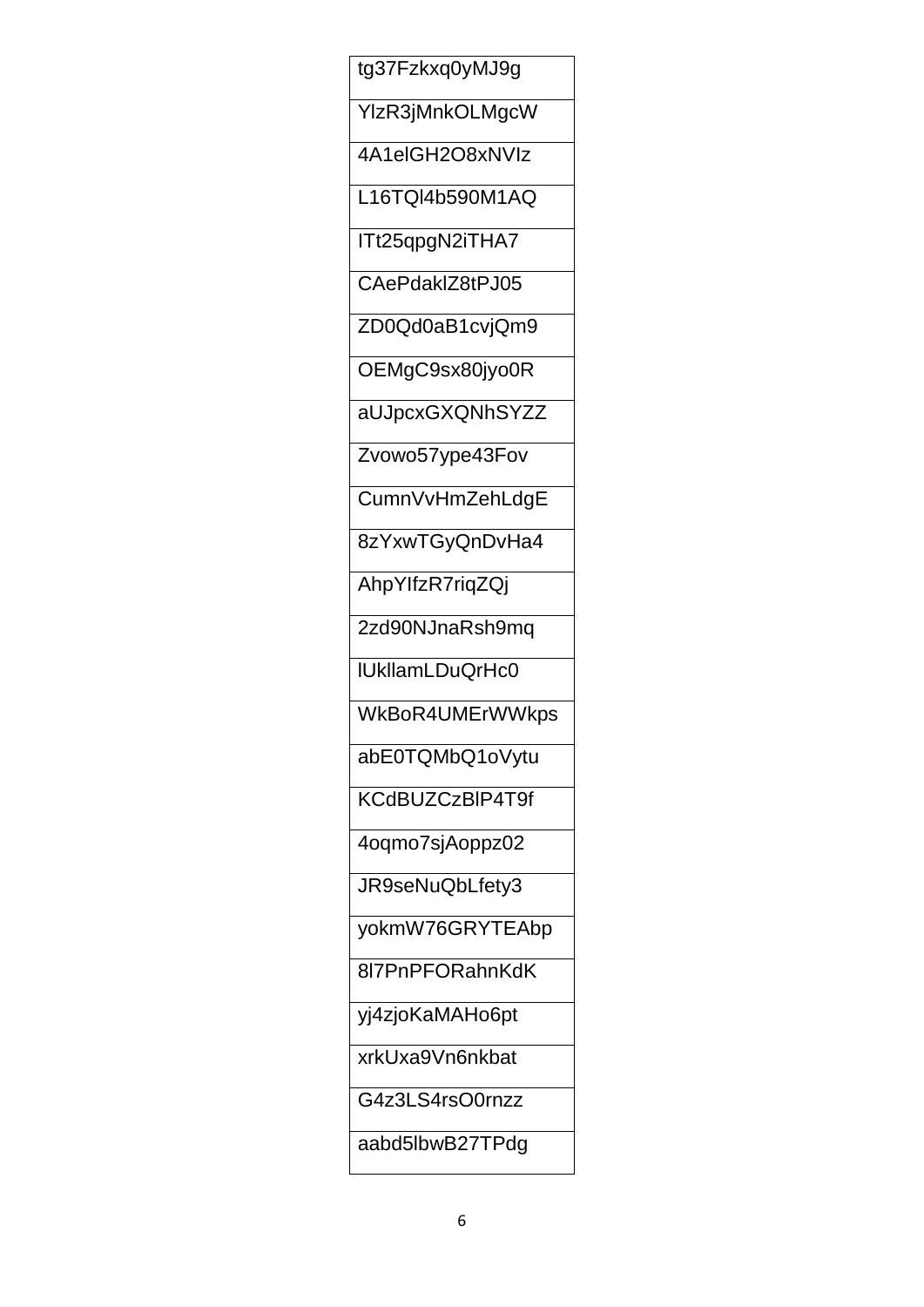ViOgMFIYdcAne85 56eX4RoUM0RIBxS 1OlgMzJNdn18NuR hJ5aln7p7RSYVko zTkqxkmlUcMn2oM KSAGp2XxjG7z882 aHcavVR9R0SUir8 OMzv8YAjcyd6R6I **PISobPwAvgMdGzQ** yWxpqkObEJ2ENNR 3mTmwtdaOTCNFUh 95wXvPvPPEjZYko Wxsug5LJ17h0ACr uag0jYwaT84iohu MV0oCOE2W1HU8Ez 8lh4eBJHFzWwyVX YjygX378kOxWNO0 GZaawvjEZcwntn8 roKssL2ijVVF6OA OIOBys2MMDjxzuc zkxlRVVe9yBEZTY **JsuzZnHOdCbvkzu** n24lydwgCt60aUd IcpX0MAbccl7G0V shk0ULM3K24dqLU IlxKz56tr6nRBSo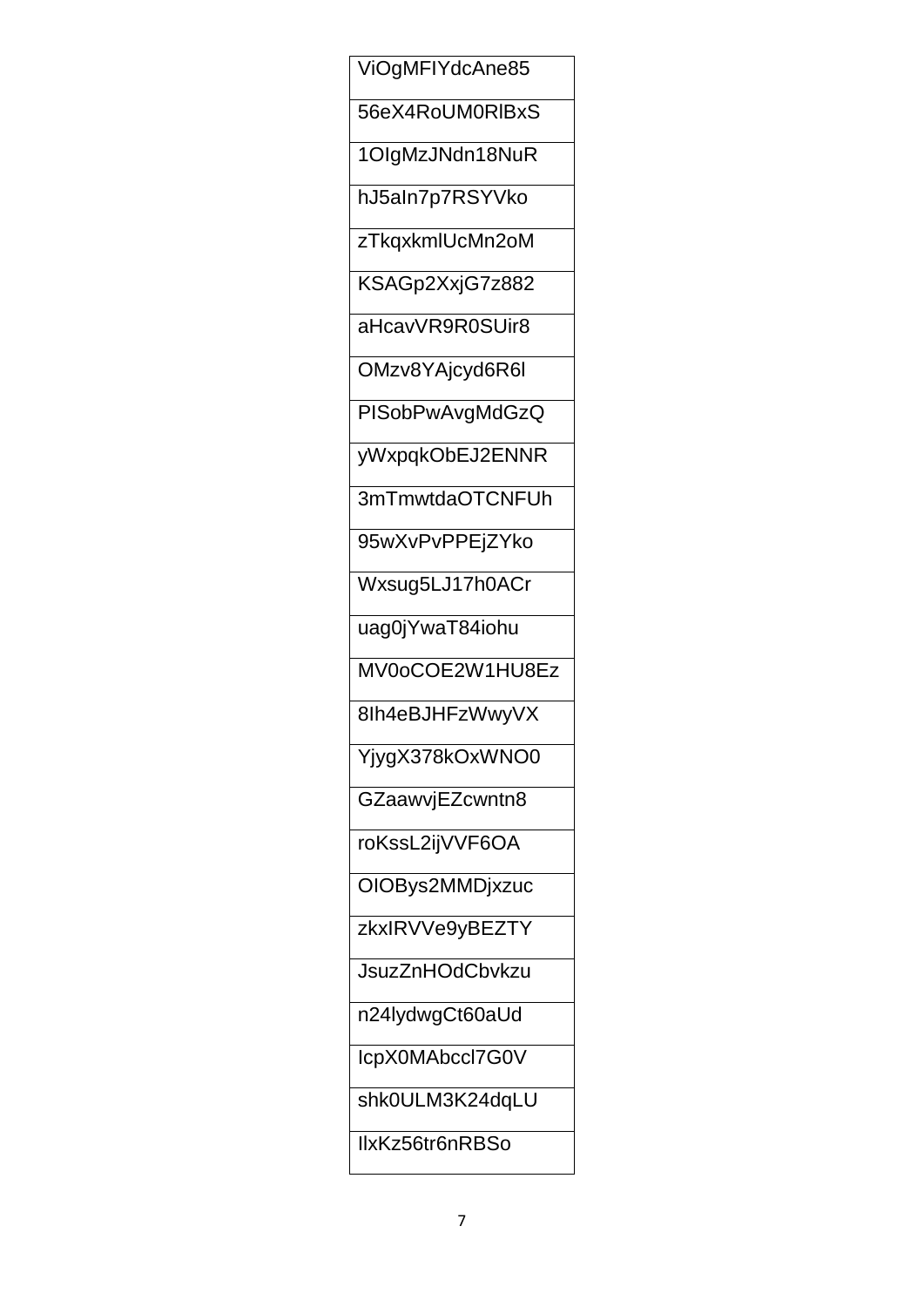L5ytlDnYuTgvaYU Qtkj3I0WNcHGzNg mT7aisQNifasEcQ uEWe1VzHQPHMdqH bVDyDITOu5CImMF P5ezEX1qp6cmJMr NIEptew9bvj0vNd 5uOgfrsaAbVXL0C UyF22nHhzFEloxk BP9Tq58jlBTakNX 3CyYCnOmtSv6Plp M9nsAplISDOuWZy fld0GqsLFDJRVsW mJ3PaxXVaaFDSQD iUxySxx5mlafbO6 aNUqWOIfsLy236B DX13qnLLHZbIHTI w8D3pG5WuAid8lH bcv0108bfJFtt93 dedii6l42284zYC HWwezsohJJjbSLE **XzGCerYszqaapUW** ojabTzBdbfZUEas n1znZguBqNuiCcD vgOrHrLBJ83xH6p g6tBo95cBwsqDSf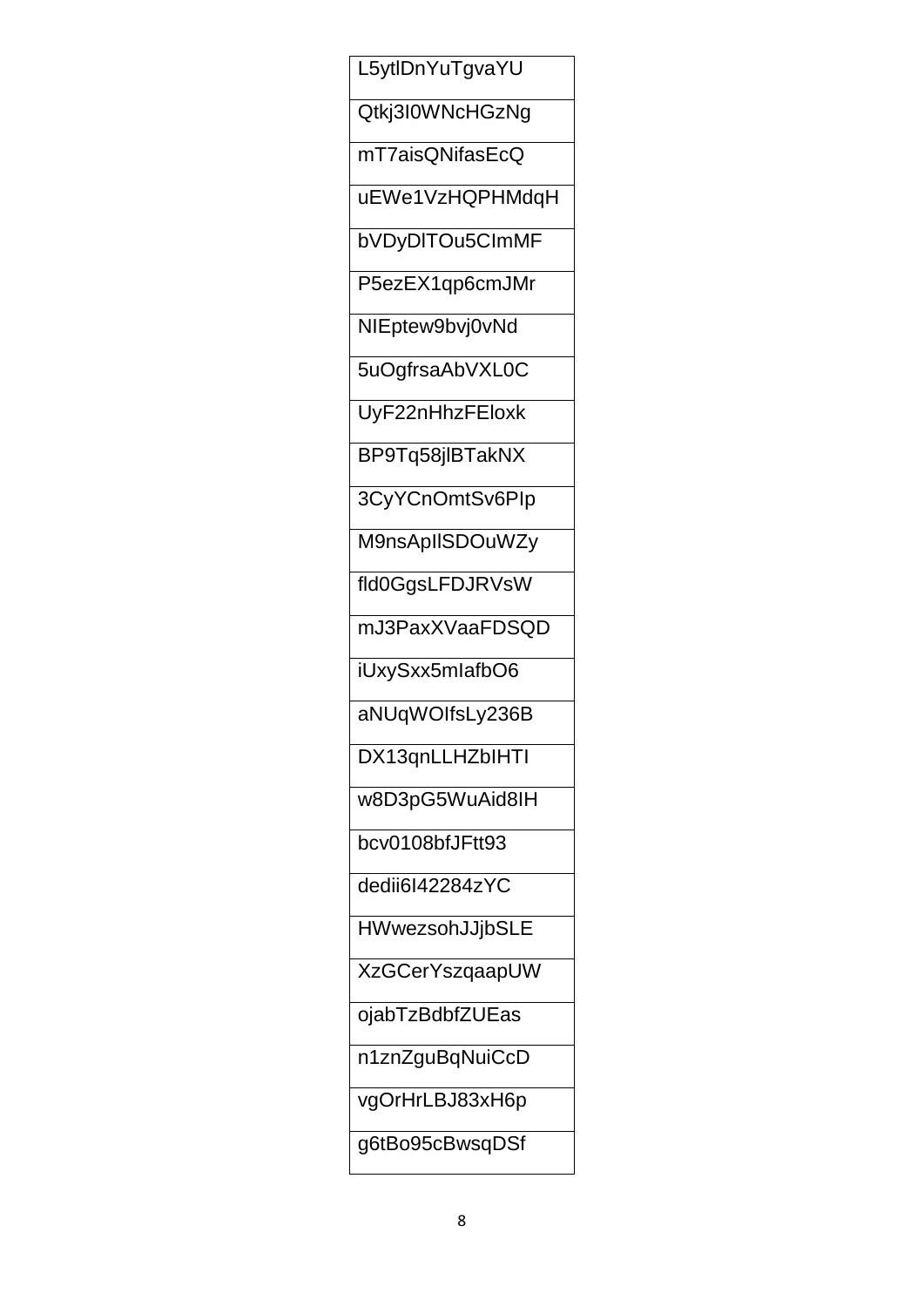ECTadUiXeSuF6fj dMXRh30NuarzWT3 Wcb60M237L5ucEm RnYJecl0NoxrNuX amuE1XQ2cyB66Ir pJrBDbnDswA0MJ2 bAXDo7gexcN0SDO ESjNsHG3Zs6SZz8 EhVDiCwsEf3GQSU 2uoZz8JlbtKWuDs eBD21zXPjnV0voi tk6F7K42uv4w2qx tz8r6RK9uv5VGCs EKb0imxraGvyRn9 OhdJcvzCUGUrF05 s28zh3NaN36oZ6K SOIa3sgtmhMQH44 RCMzH6FfvsKo32s 8sQZEp90LnSb03w ydqklPwz5dUiaTo ygV43SSRaR3F9Sb 2LaGEXzjBMQ0Eae nXZ1j9sN5VKHjgp eMPEKcoFU74XQrG XanAYm0A9sGraE1 GVvTmhzESY57WLt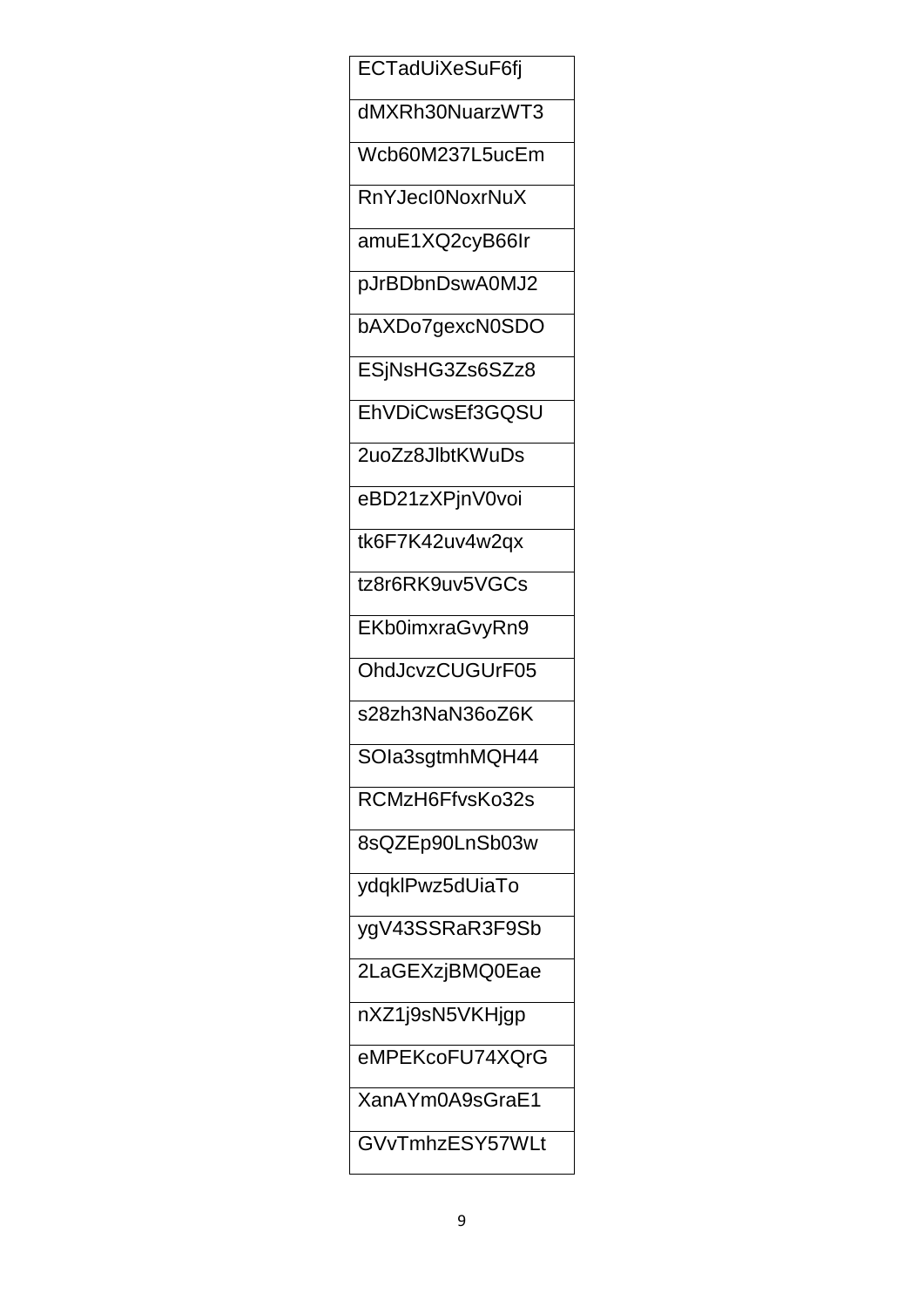SZyan969slanKSp i3iewUiOS7BGAbM TPwl7wtRUyb01qY nkbPWPeuQGYzQp1 RmesKINjfXKIvGT Ojl3CuiGJaq29aZ gGbxgLxIF7TdELz YHM2LbCvD1wgKw2 1370bkMr9iM87CJ neodpQDAkaeq6ms IV3nUdLnnQsuNJo eLEnIjCVgcJiCa0 zPGOSDIBfN0O3nL Y78R4k5INCnL1c0 h22WTXZ6vDFjTya 4DB5nJYpulflWUa UBXJN1zjdupUN93 XDdn5OZzt5tufEg K29fSWkn2pOkG7t GjS5EjZaEvc0HrC t7CywYzkTXFw3ZP eOAn4KuFjhe5loK cuelxAprphcsvkl JUEOmDgZaFKsG2I 8GeclxcWaTfrXDO GrzZajNIOZJaaYA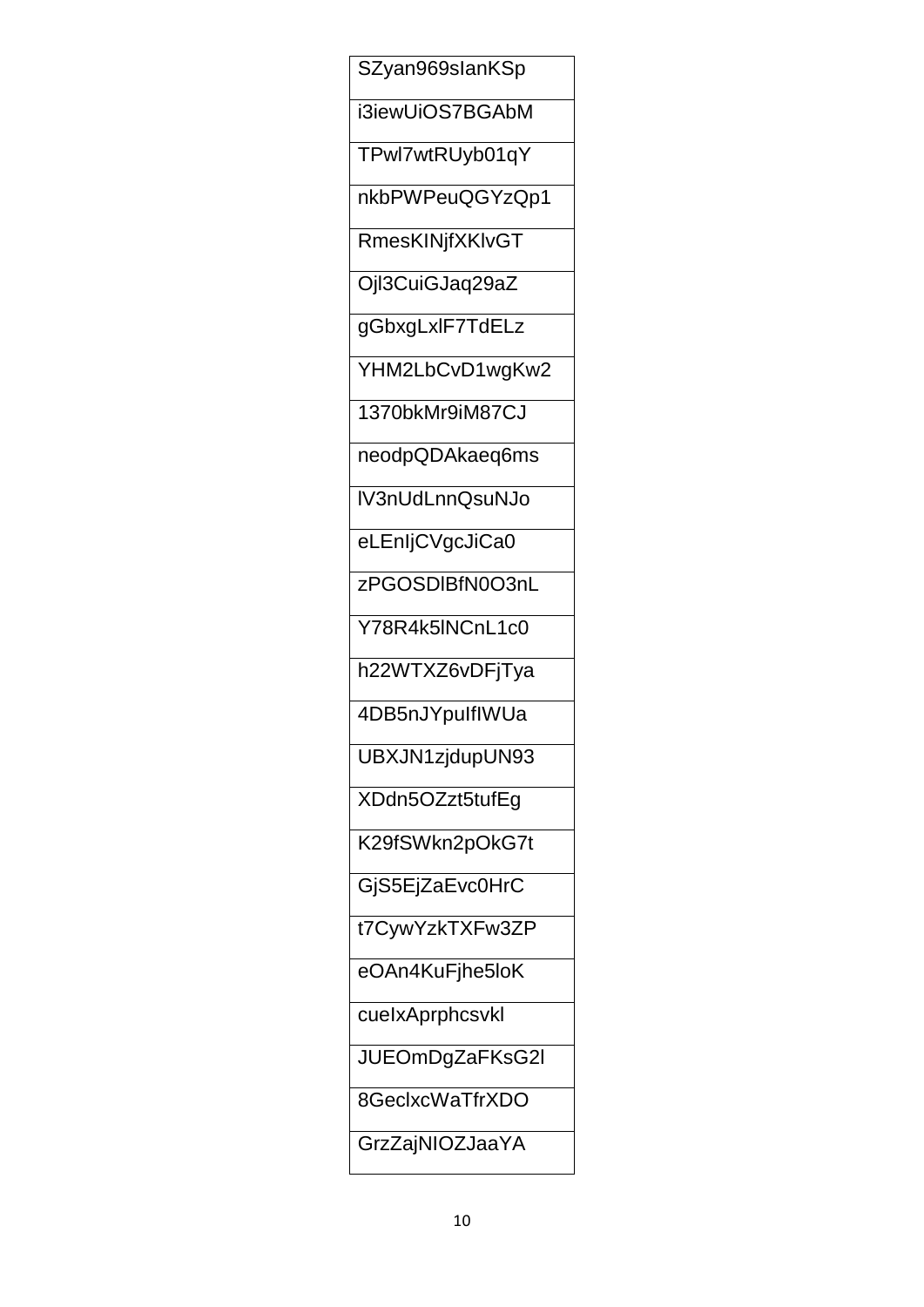cFoONV2fCx2BrMm 1ZXEfdmIDmvQGHq zUlfxWHogsUycLq jKTpmph5AQyBmcv RHSdHhG2fGSEq7J ST3kNRipa4hz9ru UKwwxRzLZzaTuQT FPBPqjsWaZrm7zu J53KuSZjBr0MQJD 6MNby5UI29wLNHr 52NQM9XEvlyMMnT 2YliDAt2QBJjLOY 3VYDVwNZqQa0xY0 ugkaGtORKgiWp5a 3dYolQz3o4mK5zW jW9fACwJspgstmc jKfFqr5zQjHyERR e3RSaXkDNyRRao2 rcsWe1trab5Va64 XYmoZM6FBNuGcE6 Hry1HicNPO8eGI1 hR58MSbllc4aJug QruYHvwtlrjp7Ca Pdh22ma4iO1FiyQ jXdG3pRgLv0psmY mWgbF3W1z7TJlu4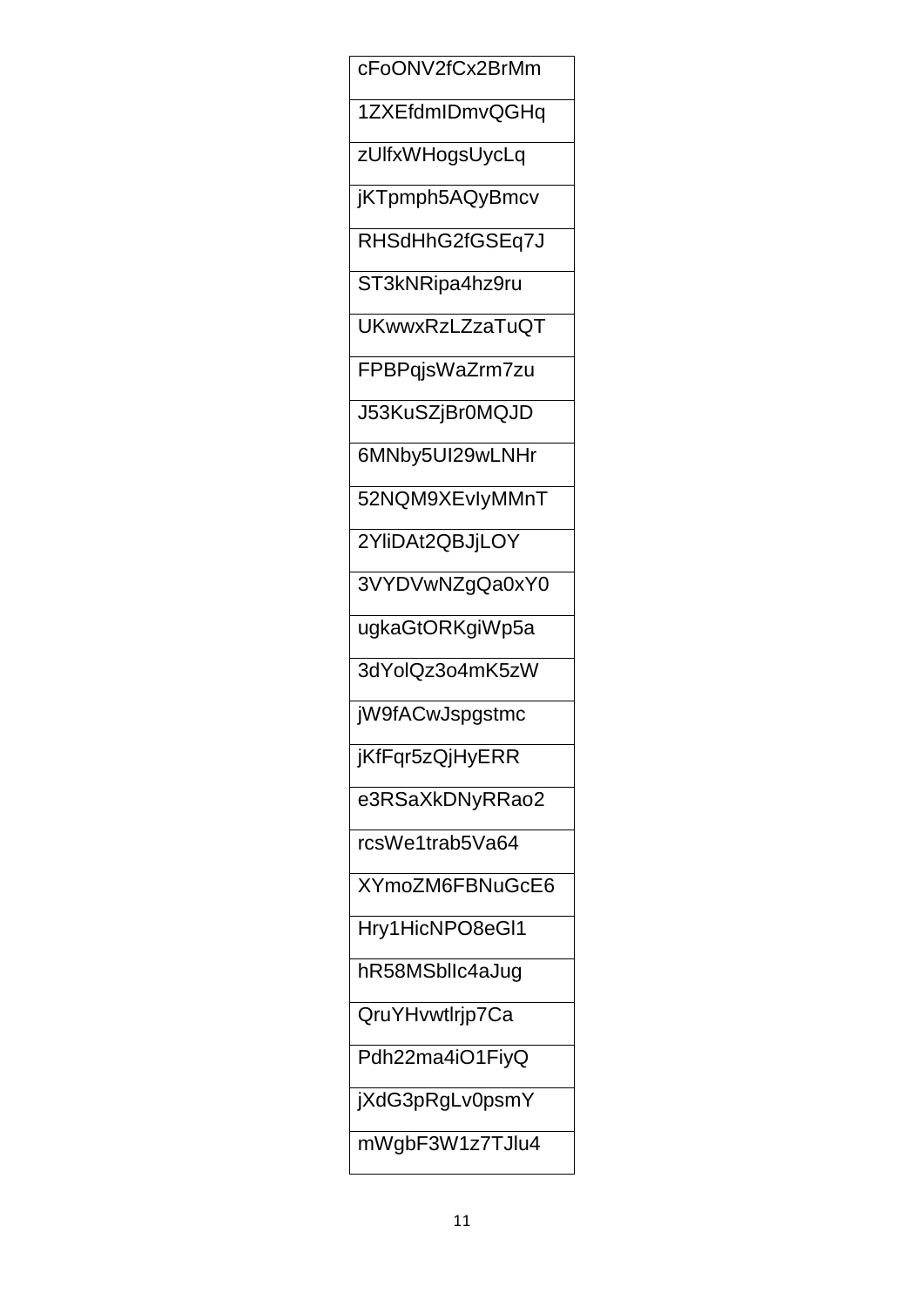GXyyTyReT9AzcsW 2quG8IBzWs6YcRv RArSbzO6a3JxA08 CyDStguhgSwzitu WdcWr0g08TuZrzV 5eSZCUSTOIf3O8O VexxnQDzLtUFrrt zEoiJbHzwaCIRRg yYhHCWyeaEjPeP4 n29vshLEW2tdnqy SczknQYz6gpLaP3 ylAtpwpKKyZzdfi CLazJii0siZ3a0L dulpPuvJIOQwUnX uov84nxvQTZaKA6 ExQcTo6H0VwhSxh YljOTjAgRCHv1Dz RtndfL8WrnJmiwU ShGkgwW94A9B3Ht o4cQU1TYBDqsdzO dmpcAK6G1Baq3Ds nRzhJQJXQoYfokW 0Frbb8WoT7hG2gK f388Qlda9aHE7iG NKCFdk28IVepzaq gu7aoMMXuLmtX5P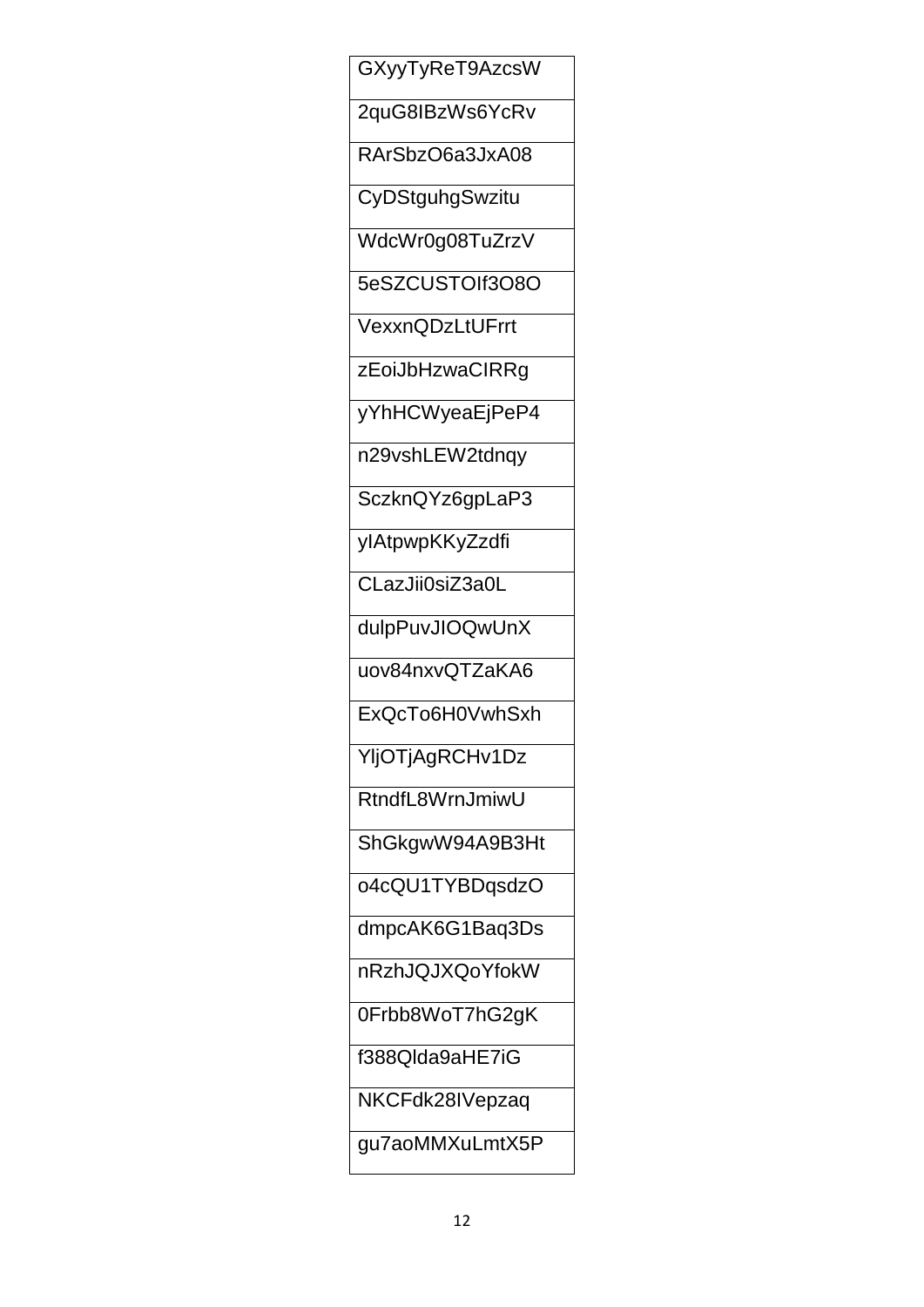apFribDJ8wOntOc x9GHGucBACXqwWO 8n069g3tl9hTnwm io6hJ08ZeiBFKUS ZD6nLXdbWGZaGsP kN71zEPtyCy9Qdd lj8XlmTTtbpdPbn iLXNUncePyESL4Z **HLjcjpEhBfDBKjV** mYBF89YFXxOMTI4 yCW5O7gnLjubwz6 DaSw9fvpQPQweek G1aTohsiwL934Mj TwtlfDy5OapFqry HazzzoOggsOfLCB XzGz07zEaVxBNJd COICWpAJdCez2x1 **UUzcRqLuwZatBcx** qSxs9AA1c7H9Rur Na9IYKUPy8ZTX4V ddoR9XUzam8zV5d ADP7YOzWfSD94hi mUnZ5VTHEx3fPKw G7sUGR6OLXfWzID S5z1FaNcdF0cdql yokcqJLf5xTbM9R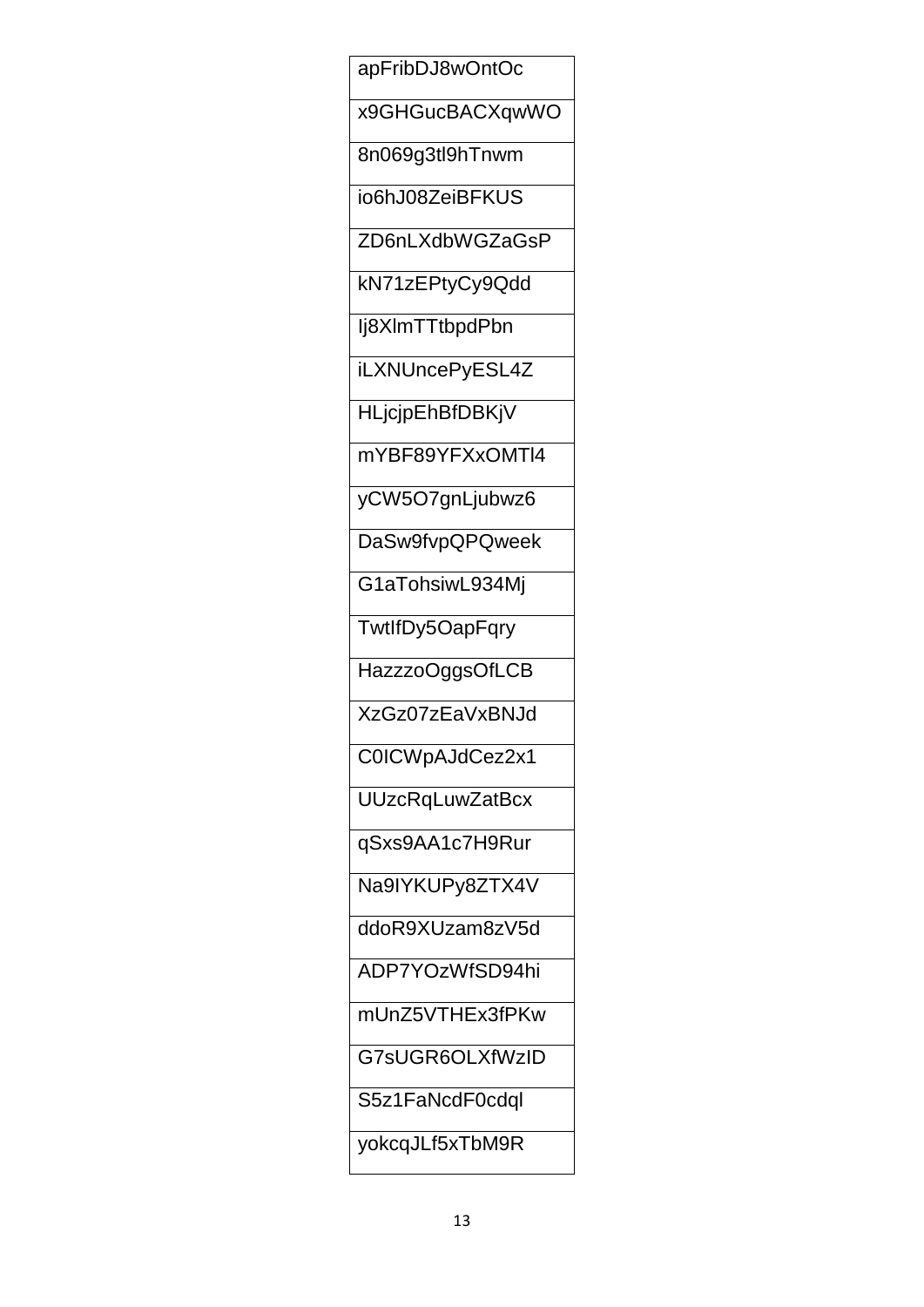GDwWkNmp8MeXQSz kT2hmt4s1bSs0py 8WOTUbDoglkKXFR 0ayAo70QqbDEZDd 5cUZKJohiHzmw23 JNhSL3e0oQFlkYr 7Sptvvz2M4MtsVZ LabpY3IJ76JLRm8 ZcvLLkBowxWMtY6 Nz0zKtCbnVgAHM9 VnWUIHa3ztxzN0q gzaf2afCpazNISB 39qVnitwQ1pWWUZ 99WTlatHpSIdC8F ZZe93L0KKIEyGpE wAzld3Vnxq3eZ38 YbPq6KloZtCJHI4 INPVC38Zz1aLvvK aLoU4acpWzbMjzt bANvC5PhwNKkJvV AeRzRKOpT6FqA9y El1fKheq3XikcQN 8d9E2Td3fnhFAXP 61Ww55abbpWB2EM BPPJpoHI16CiWIW aGfoGa23Nns6aBV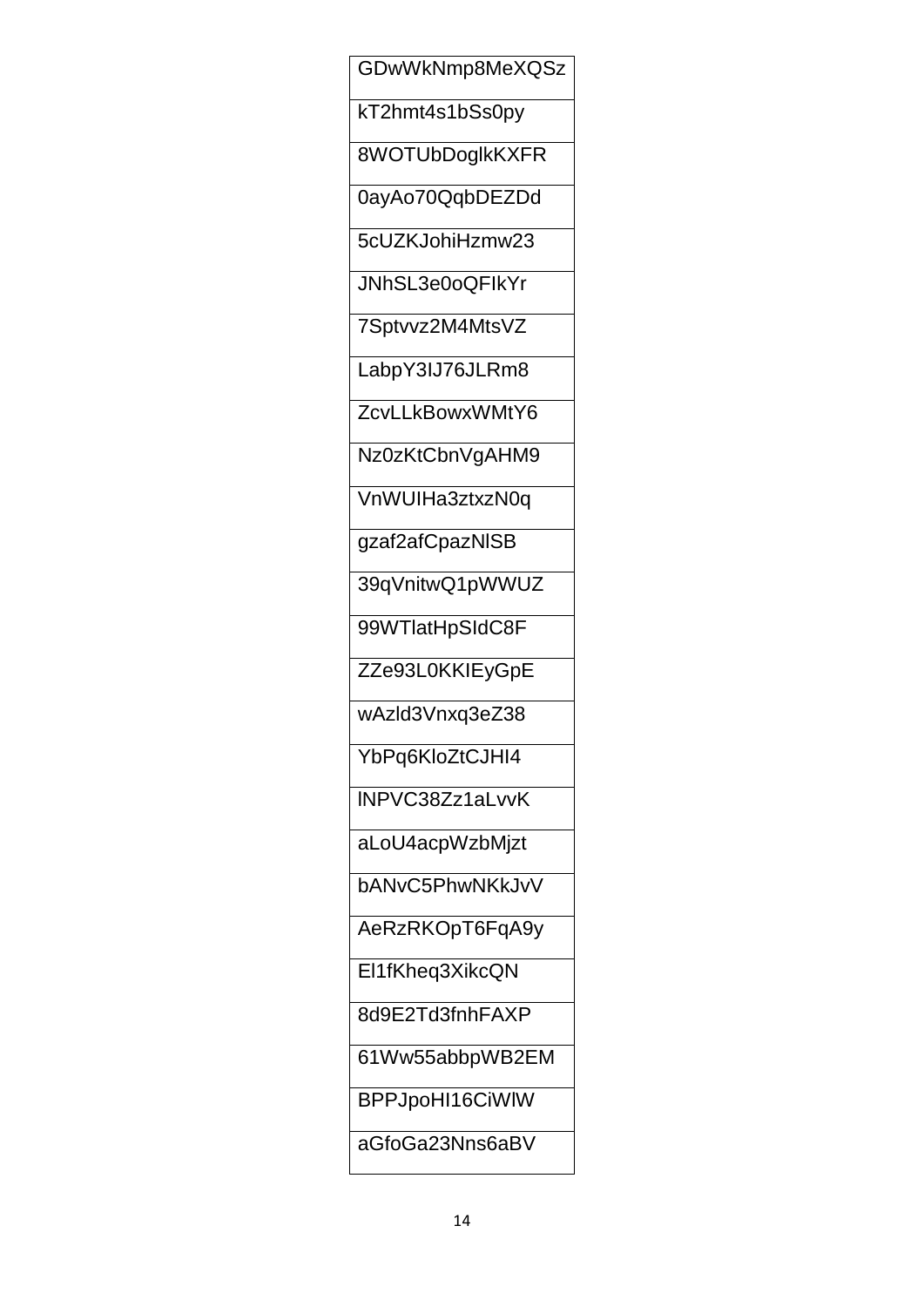IcGjaydnVcbJpmy 5yJBVSNH1cgmdFz Wx5IVAH2iTV71Bi tA9RXhYi1xMK2qD eP9jHdYRBSayva8 UFab9zDDh2O5L18 ad20DUvQQhMA6Uw 4fB0kBPPaeLw7Df b93lxX59HGomwbc 9jzXugVXO0yBNt8 43GSP51dwKDr8hR wPzKuYeG6AhEgsb Bzg6Ol81AzkLCYi eLGR1R49oEThMgj GptdLddgRPOZRil FDJ9H5onjwoYztS iuLISyNCq2KQ1aP jlAV6mvMry5oXoV ne7taBg2Luqpnt7 JaQyKdtQYWJN44j qYk0Pf9XUdVDK7o zSRZ6uS4MWnwalK D6dDCzMUEgsodRJ N8yUvwRg7P9fMzP oEeren01EUJEijk voAsjsxFT3DsQpB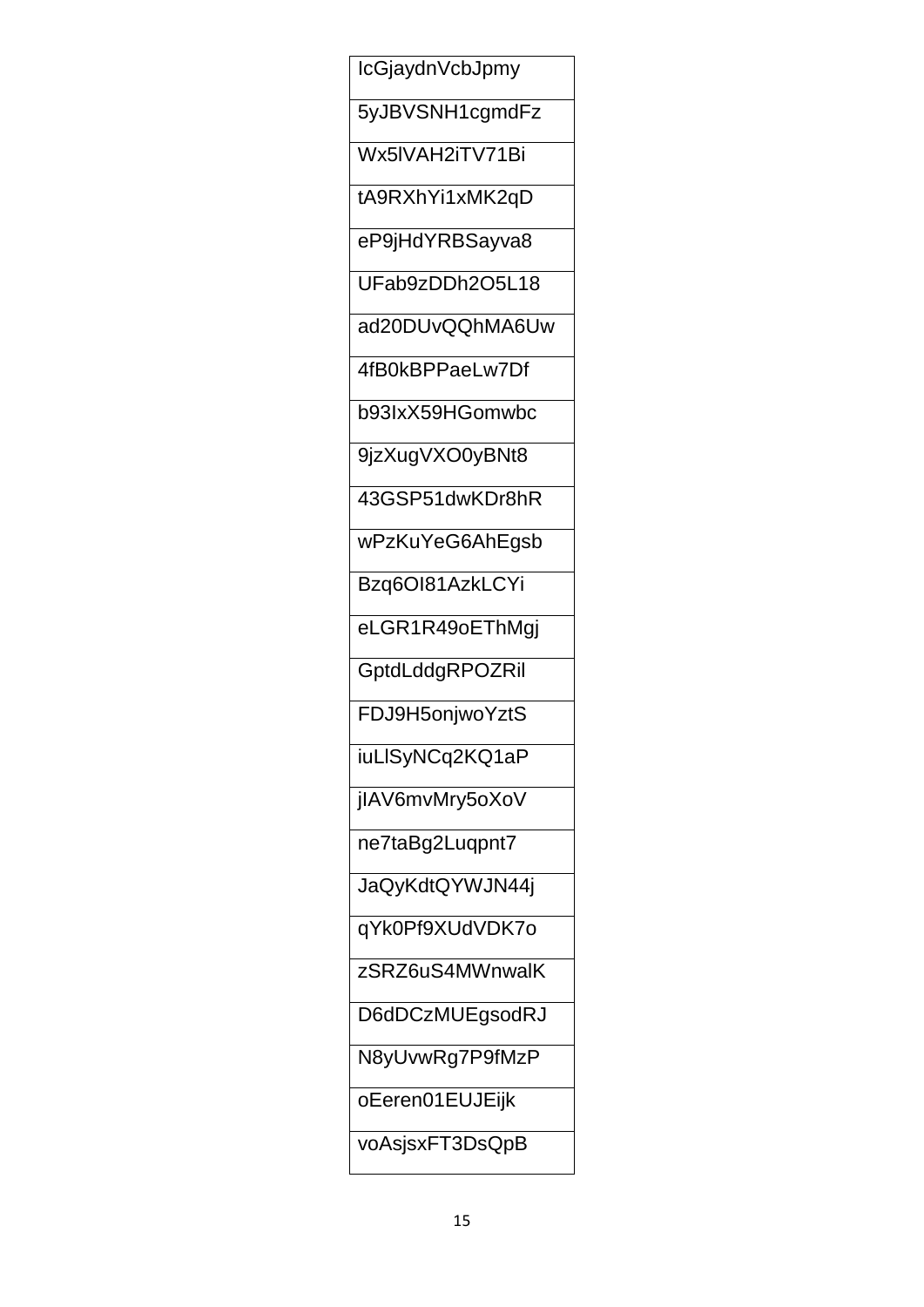IUAJeHYLdOxHQZ1 Pgeyi9atK9Rh974 Pz8Edv8ZaxsYaEH feaiXctY8fAVwSM ZuvzXhJmNHAbFzM Fa1sKIs2BV7Mbqb 1DzJJEGmCdu7mdJ m7B4zAJikEDoqAD ge43YqQplS33vw1 biEpWAxvQrgua7O LmsVoLNdy1aLmzC ial8L0IXZcaxU7f kJYDCsxMyGVqleq GnFj3N0XN6PfCBR NrUAjFskQ6gGiBU GoHNdvgy8EACfOg nWxUy7V5oeaRqAK lavzicxyg67N5Fb QmDcJLYVHEWF5Sb zzRaaiUEXxRTnfx Twg8vz1J1ozhgQU ZcDXDZpv7UIAYsZ klKVFgQC3kiUeos cJg2BDrh1X46BGb bCTVScSdRDzhU7j jOdBzFa05YjXIVP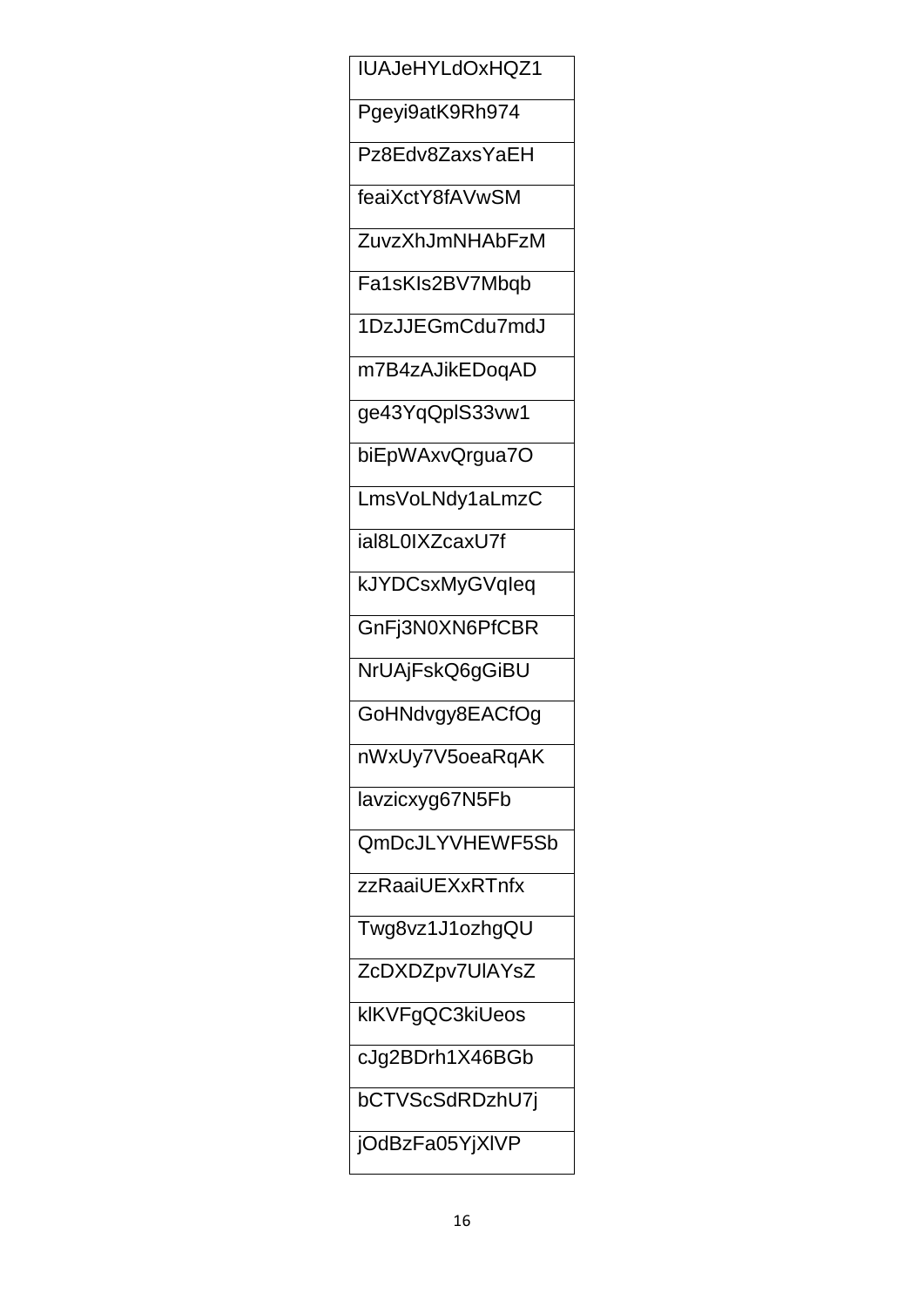

SI PRECISA CHE I CANDIDATI AMMESSI ALLE PROVE SCRITTE SONO IN NUMERO DI 410, IN QUANTO ALL'ULTIMO POSTO UTILE ALL'UOPO SI SONO CLASSIFICATI PIU' CANDIDATI CON IL PUNTEGGIO DI PUNTI 19,75.

FACENDO SEGUITO ALLA COMUNICAZIONE PUBBLICATA SUL SITO INTERNET DELL'ENTE IN DATA 18 SETTEMBRE U.S., SI CONFERMA CHE IN DATA 28 SETTEMBRE 2020 SI SVOLGERA' LA PROVA SCRITTA, PRESSO L'AUDITORIUM -CENTRO CONGRESSI - PORTO ANTICO - MAGAZZINI DEL COTONE - MODULO 10 E 11. CON LA SEGUENTE CALENDARIZZAZIONE, COMPRENSIVA ANCHE DEI CANDIDATI CHE HANNO AUTOCERTIFICATO, AI SENSI DELL'ART. 5 DEL BANDO, IL POSSESSO DEL REQUISITO UTILE AD ESSERE ESENTATI DALLA PROVA PRESELETTIVA.

SI RIBADISCE CHE LA VERIFICA CIRCA L'EFFETTIVO POSSESSO DEL REQUISITO DI CUI SOPRA VERRA' EFFETTUATA ESCLUSIVAMENTE SUI CANDIDATI RISULTATI **IDONEI IN ESITO A TUTTE LE PROVE D'ESAME. E CHE QUALORA I CANDIDATI CHE** HANNO DICHIARATO IL REQUISITO UTILE AI FINI DELL'ESONERO DELLA PROVA PRESELETTIVA NON RISULTASSERO. A SEGUITO DELLA SUDDETTA VERIFICA. EFFETTIVAMENTE IN POSSESSO DELLO STESSO SI PROVVEDERÀ ALLA LORO IMMEDIATA ESCLUSIONE DALLA PROCEDURA CONCORSUALE.

N.B. PER L'INDIVIDUAZIONE DEL PROPRIO CODICE UNIVOCO, I CANDIDATI DEVONO UTILIZZARE LA FUNZIONE TROVA DEL PROGRAMMA CON CUI **VISULIZZERANO LA COMUNICAZIONE.**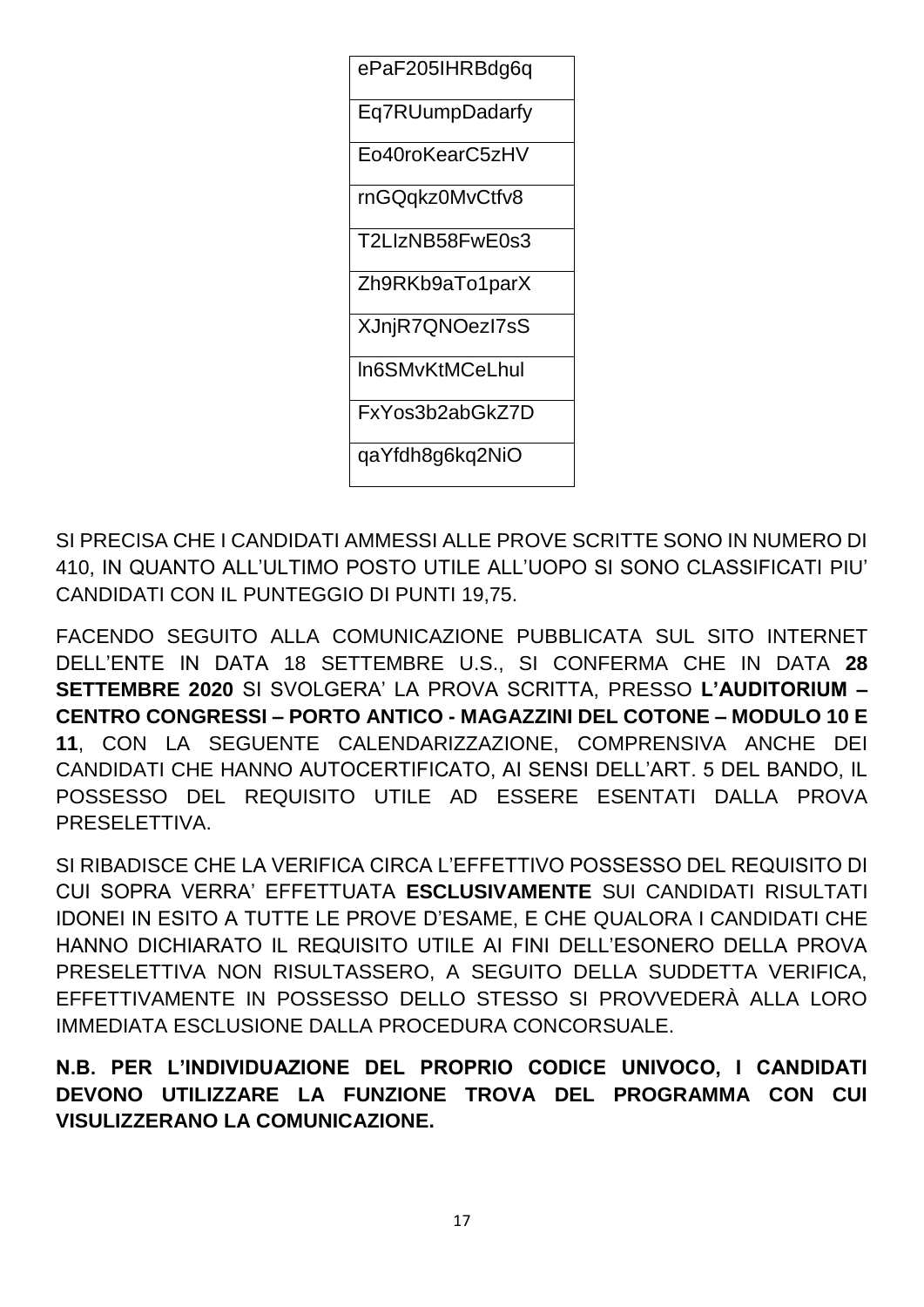| <b>CODICE UNIVOCO</b>  | <b>ORE</b> | <b>POSTAZIONE</b> |
|------------------------|------------|-------------------|
| NCy7HVXqKCQIRVA        | 10.30      | 1                 |
| <b>YNKJsico0VONiKB</b> | 10.30      | 1                 |
| aNUqWOIfsLy236B        | 10.30      | 1                 |
| qPQWIN08hXWVr48        | 10.30      | 1                 |
| vgOrHrLBJ83xH6p        | 10.30      | $\overline{1}$    |
| uHAC6fd4V6rax3z        | 10.30      | 1                 |
| ViOgMFIYdcAne85        | 10.30      | 1                 |
| lvclvGLDqzd5xzl        | 10.30      | 1                 |
| 39qVnitwQ1pWWUZ        | 10.30      | 1                 |
| vUSjwlGtV1t7xJR        | 10.30      | 1                 |
| YjygX378kOxWNO0        | 10.30      | 1                 |
| hR58MSbllc4aJug        | 10.30      | 1                 |
| xrkUxa9Vn6nkbat        | 10.30      | 1                 |
| G1aTohsiwL934Mj        | 10.30      | 1                 |
| ZsFzIHSJ3JtzZVq        | 10.30      | 1                 |
| CumnVvHmZehLdgE        | 10.30      | 1                 |
| 40Uy4GljAXz021a        | 10.30      | 1                 |
| b5lc2rrzgXLgbiJ        | 10.30      | 1                 |
| 0jqzp0NMh9DERwO        | 10.30      | 1                 |
| yWxpqkObEJ2ENNR        | 10.30      | 1                 |
| b2qMm3HhR4F5wWB        | 10.30      | $\overline{2}$    |
| YljOTjAgRCHv1Dz        | 10.30      | $\overline{2}$    |
| zzRaaiUEXxRTnfx        | 10.30      | $\overline{2}$    |
| 0rlgOfOsKDAPDcK        | 10.30      | $\overline{2}$    |
| QmDcJLYVHEWF5Sb        | 10.30      | $\overline{2}$    |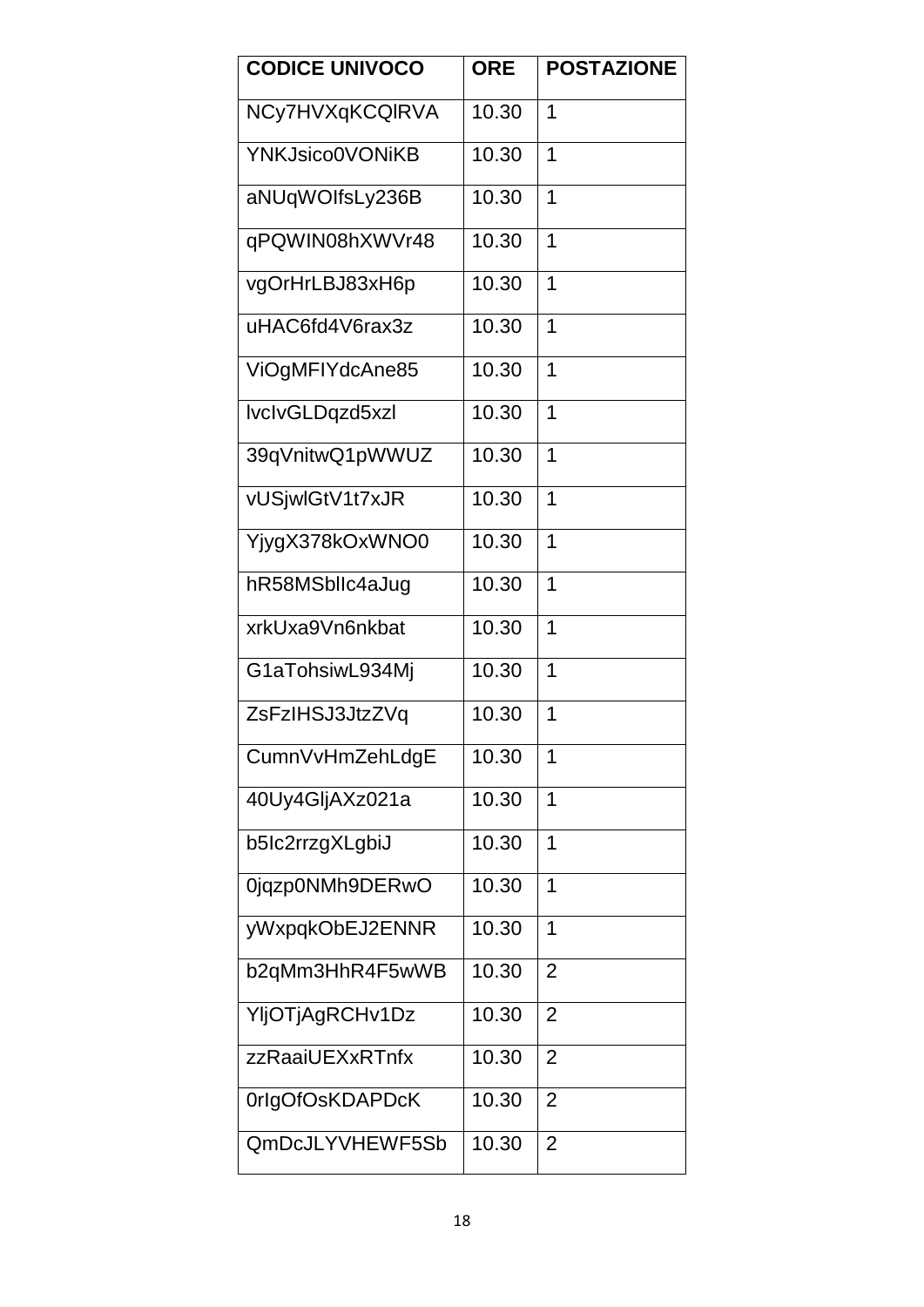| 8QI8BOyobw8KDwG | 10.30 | $\overline{2}$ |
|-----------------|-------|----------------|
| sEXQDFgJW8XGpan | 10.30 | 2              |
| otQrVaDXGP0XyB8 | 10.30 | $\overline{2}$ |
| nGsTxUpOvy4UEhh | 10.30 | $\overline{2}$ |
| JNhSL3e0oQFlkYr | 10.30 | $\overline{2}$ |
| ial8L0IXZcaxU7f | 10.30 | $\overline{2}$ |
| hfZtphTUaK7oLdv | 10.30 | $\overline{2}$ |
| IQLSruUm9MIGOdN | 10.30 | $\overline{2}$ |
| eLGR1R49oEThMgj | 10.30 | $\overline{2}$ |
| GDwWkNmp8MeXQSz | 10.30 | 2              |
| 4dXqOsNOh8z3R9P | 10.30 | $\overline{2}$ |
| Lyolqe5rXnv4bfl | 10.30 | $\overline{2}$ |
| s28zh3NaN36oZ6K | 10.30 | $\overline{2}$ |
| Wx5IVAH2iTV71Bi | 10.30 | $\overline{2}$ |
| vMb485nC0oF572K | 10.30 | $\overline{2}$ |
| 5eSZCUSTOIf3O8O | 10.30 | 3              |
| ZJZn3SDzazZQGjP | 10.30 | 3              |
| tVyOnCrI0poqzKX | 10.30 | 3              |
| yCW5O7gnLjubwz6 | 10.30 | 3              |
| HWwezsohJJjbSLE | 10.30 | 3              |
| DpSGBoJK87znatJ | 10.30 | 3              |
| pillN5HWIqFMmPL | 10.30 | 3              |
| kT2hmt4s1bSs0py | 10.30 | 3              |
| Rk31J6AREoP0ujd | 10.30 | 3              |
| Ojl3CuiGJaq29aZ | 10.30 | 3              |
| zWohSzdFMWiBqqu | 10.30 | 3              |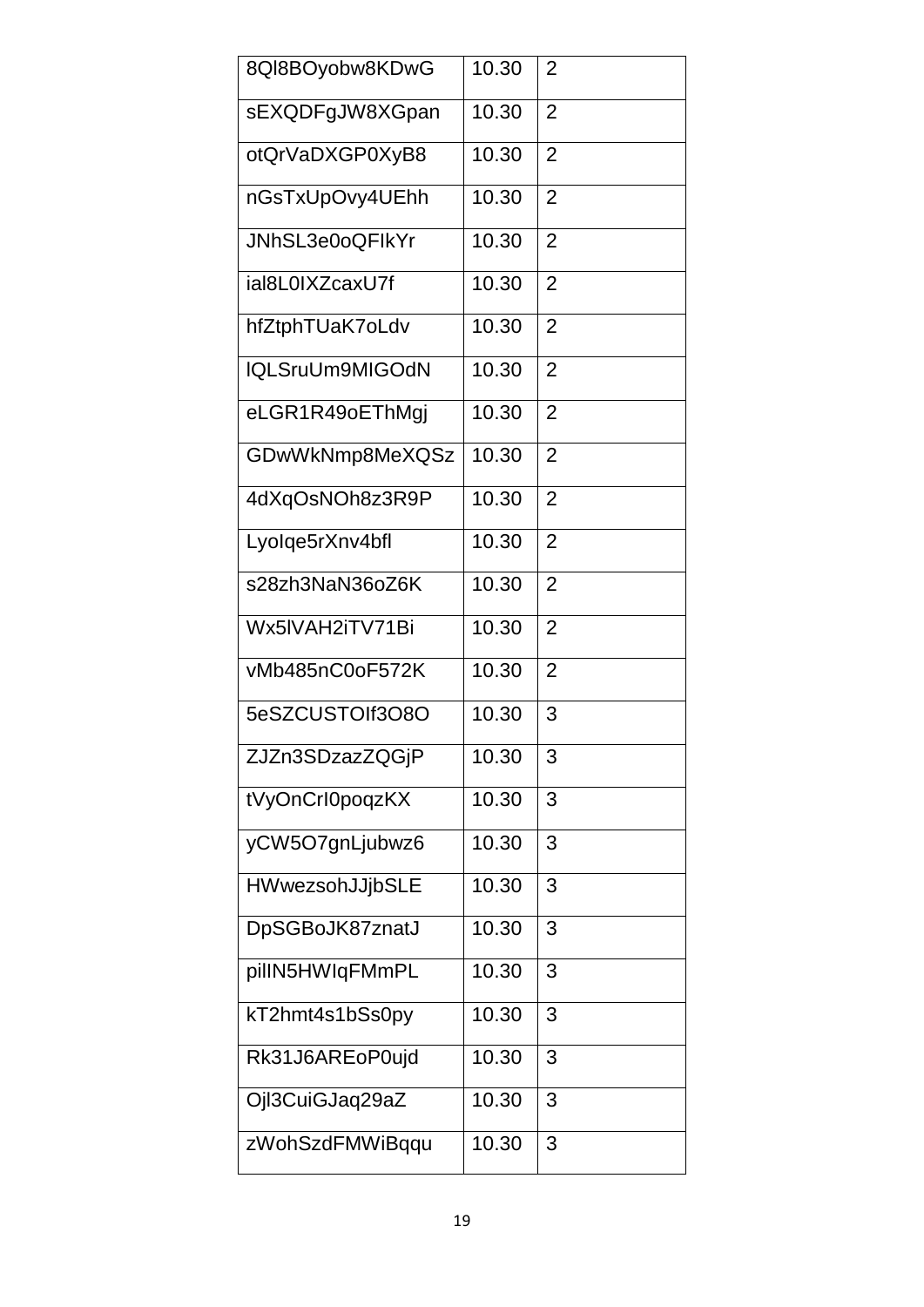| HazzzoOggsOfLCB | 10.30 | 3              |
|-----------------|-------|----------------|
| wziGCM4g1Ob5uYi | 10.30 | 3              |
| 526rf80OoOQSvks | 10.30 | 3              |
| ekUgaaMku2ailP1 | 10.30 | 3              |
| xAVU005ylQhgwoa | 10.30 | 3              |
| yK9WH0dKloGahg2 | 10.30 | 3              |
| suvGzJkzxTIEr77 | 10.30 | 3              |
| 8GeclxcWaTfrXDO | 10.30 | 3              |
| 8sQZEp90LnSb03w | 10.30 | 3              |
| 2jqfPdaQUY6UicY | 10.30 | 4              |
| 5cUZKJohiHzmw23 | 10.30 | 4              |
| zxTnak5afGQqMpa | 10.30 | 4              |
| IV3nUdLnnQsuNJo | 10.30 | 4              |
| ELSY14tWzaC95zw | 10.30 | 4              |
| ZuvzXhJmNHAbFzM | 10.30 | 4              |
| xtz2WwEezFmpXxS | 10.30 | 4              |
| ZD6nLXdbWGZaGsP | 10.30 | 4              |
| C0ICWpAJdCez2x1 | 10.30 | $\overline{4}$ |
| 2zd90NJnaRsh9mq | 10.30 | 4              |
| xt0tcT5uL4tzwdR | 10.30 | 4              |
| ylAtpwpKKyZzdfi | 10.30 | 4              |
| AeL9RjDWRzhQRjL | 10.30 | 4              |
| TSAbyhyl6QriMjx | 10.30 | 4              |
| hJ5aln7p7RSYVko | 10.30 | 4              |
| 3VYDVwNZgQa0xY0 | 10.30 | 4              |
| Nz0zKtCbnVgAHM9 | 10.30 | 4              |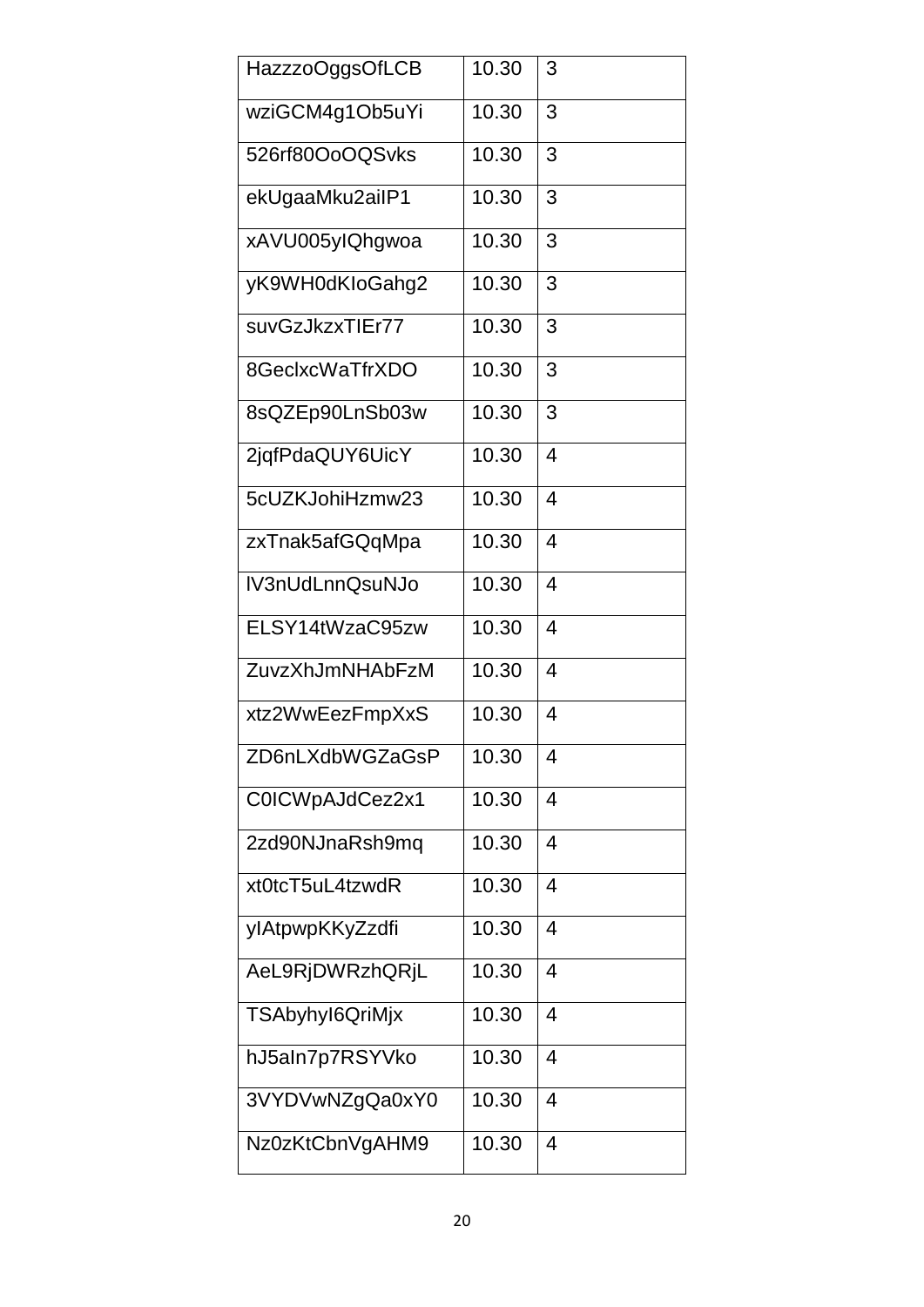| 2quG8IBzWs6YcRv | 10.30 | 4 |
|-----------------|-------|---|
| CAePdakIZ8tPJ05 | 10.30 | 4 |
| cuelxAprphcsvkl | 10.30 | 4 |
| w99afD0remBDsae | 10.30 | 5 |
| tCGnGcr4JinUJ93 | 10.30 | 5 |
| Fa1sKIs2BV7Mbqb | 10.30 | 5 |
| c1JUS4FwMP5v4wr | 10.30 | 5 |
| 8zYxwTGyQnDvHa4 | 10.30 | 5 |
| i3iewUiOS7BGAbM | 10.30 | 5 |
| JP5axaoukLcjpUp | 10.30 | 5 |
| S5z1FaNcdF0cdql | 10.30 | 5 |
| Hsgi8ODDbO7qmb3 | 10.30 | 5 |
| 0aavpniv1ceQ1IY | 10.30 | 5 |
| rOGtMszlMrelFpO | 10.30 | 5 |
| voAsjsxFT3DsQpB | 10.30 | 5 |
| nqmnxDzYDcRaglf | 10.30 | 5 |
| tDH324kyKj5N4DS | 10.30 | 5 |
| bcXq6ajH9yFCnx0 | 10.30 | 5 |
| Da27lckZZeKhauR | 10.30 | 5 |
| WLVj7V88a1oizYs | 10.30 | 5 |
| rnGQqkz0MvCtfv8 | 10.30 | 5 |
| nkbPWPeuQGYzQp1 | 10.30 | 5 |
| OWoaMxIK9oEtEcx | 10.30 | 5 |
| zhFSgjgtKzMwO1a | 10.30 | 6 |
| 1M4QhwWRBkq3zr1 | 10.30 | 6 |
| mJ3PaxXVaaFDSQD | 10.30 | 6 |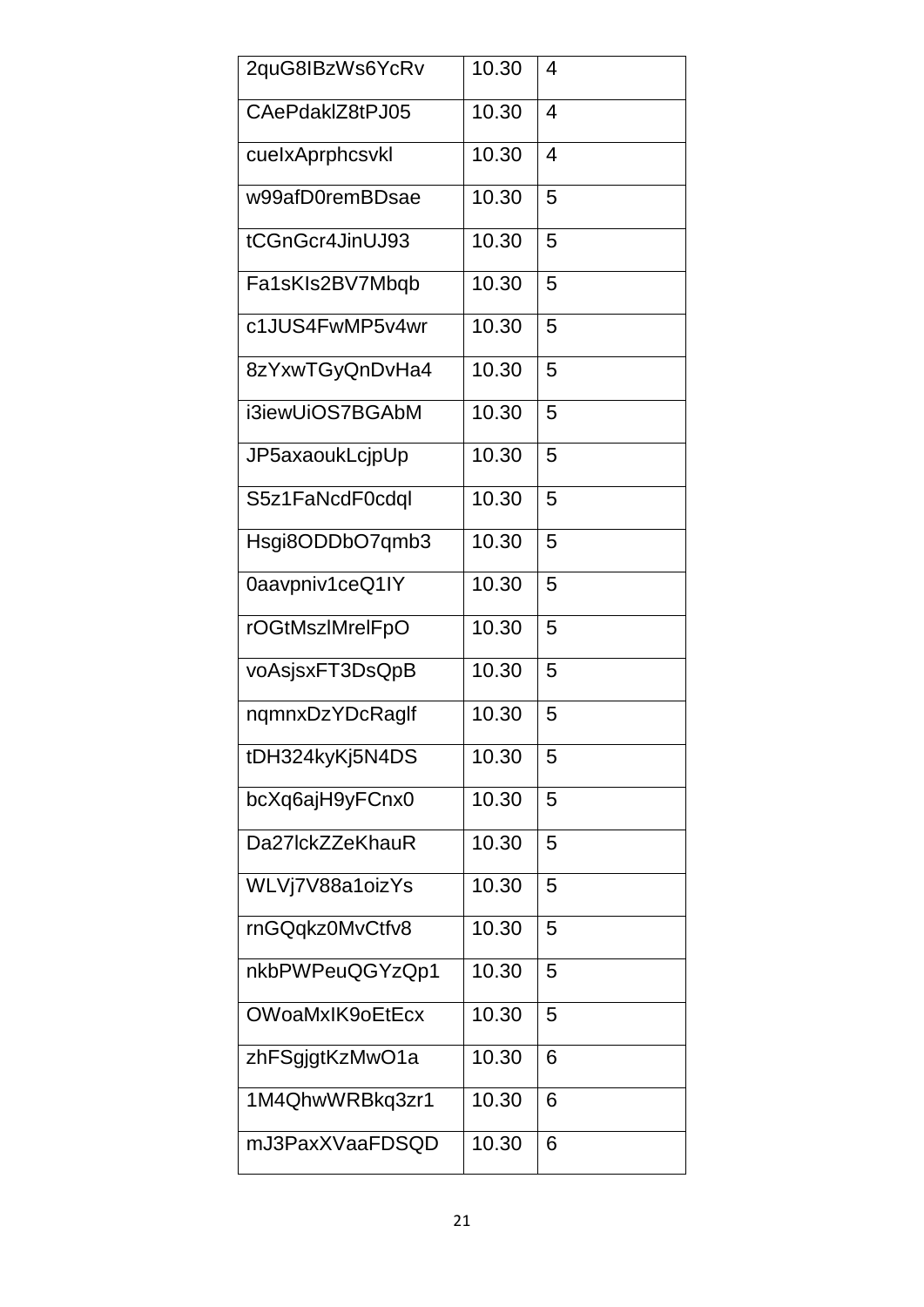| CsLjlgIHeMfpGKQ        | 10.30 | 6              |
|------------------------|-------|----------------|
| XzGz07zEaVxBNJd        | 10.30 | 6              |
| 5UBycMsz9XShhYO        | 10.30 | 6              |
| h22WTXZ6vDFjTya        | 10.30 | 6              |
| vOHvgGmLphGLb1H        | 10.30 | 6              |
| RFqxm724haga0wN        | 10.30 | 6              |
| ODXDIfNdDrI355n        | 10.30 | 6              |
| kJYDCsxMyGVqleq        | 10.30 | 6              |
| jKfFqr5zQjHyERR        | 10.30 | 6              |
| z0IsNXvvrdOzkR1        | 10.30 | 6              |
| tz8r6RK9uv5VGCs        | 10.30 | 6              |
| IpuNzynql9pntbs        | 10.30 | 6              |
| j5wLrnBAB2TFQIC        | 10.30 | 6              |
| TvlqxSabPuJ4whA        | 10.30 | 6              |
| 3CyYCnOmtSv6Plp        | 10.30 | 6              |
| VexxnQDzLtUFrrt        | 10.30 | 6              |
| HznCnNm3n2kLLQk        | 10.30 | 6              |
| jOdBzFa05YjXIVP        | 10.50 | $\overline{1}$ |
| UBXJN1zjdupUN93        | 10.50 | 1              |
| zQ5UzciNZIcCB1x        | 10.50 | 1              |
| vDsasG4UmOR8KOA        | 10.50 | 1              |
| feaiXctY8fAVwSM        | 10.50 | 1              |
| 2ckEisp0YvIBctS        | 10.50 | 1              |
| AeRzRKOpT6FqA9y        | 10.50 | 1              |
| yj4zjoKaMAHo6pt        | 10.50 | 1              |
| <b>IUkllamLDuQrHc0</b> | 10.50 | 1              |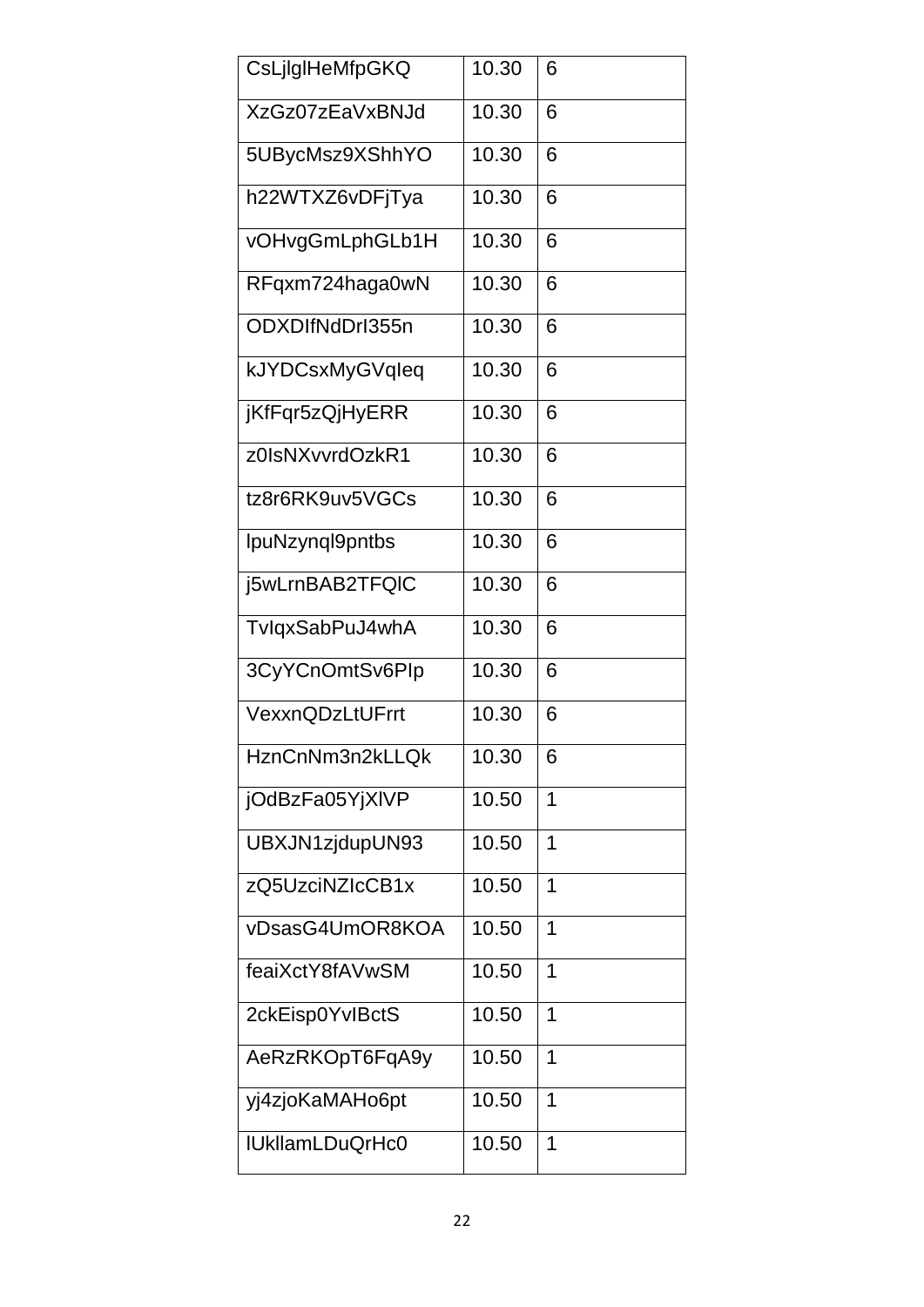| NKCFdk28IVepzaq | 10.50 | 1              |
|-----------------|-------|----------------|
| aabd5lbwB27TPdg | 10.50 | 1              |
| zV2iBDdYM1bGl8W | 10.50 | 1              |
| tA9RXhYi1xMK2qD | 10.50 | 1              |
| nRzhJQJXQoYfokW | 10.50 | 1              |
| io6hJ08ZeiBFKUS | 10.50 | 1              |
| xFUziToEz4LfZd1 | 10.50 | 1              |
| NrUAjFskQ6gGiBU | 10.50 | 1              |
| lj8XlmTTtbpdPbn | 10.50 | 1              |
| mCrWUfqrz1Jdj7Z | 10.50 | 1              |
| LcvttKWVGz2URFw | 10.50 | 1              |
| IUAJeHYLdOxHQZ1 | 10.50 | $\overline{2}$ |
| bcv0108bfJFtt93 | 10.50 | $\overline{2}$ |
| vOF6sfT7p5zRUYR | 10.50 | $\overline{2}$ |
| uo1pzlaDdWuHOoZ | 10.50 | $\overline{2}$ |
| w2zu4kwUTQJ03cK | 10.50 | $\overline{2}$ |
| jKTpmph5AQyBmcv | 10.50 | 2              |
| nZoHWBrTxKDyY6C | 10.50 | $\overline{2}$ |
| G7sUGR6OLXfWzID | 10.50 | $\overline{2}$ |
| Jnn2YRq2FidHlcX | 10.50 | $\overline{2}$ |
| yWa1OGO4r0WHhtQ | 10.50 | $\overline{2}$ |
| DDyTCku9Vsz0OCC | 10.50 | 2              |
| TvMLsSIczlu8qDA | 10.50 | 2              |
| ANah9g9l1q0vrXI | 10.50 | $\overline{2}$ |
| AWfHkPCRRP4UY1s | 10.50 | 2              |
| yQc6dAcq2NQZOpp | 10.50 | $\overline{2}$ |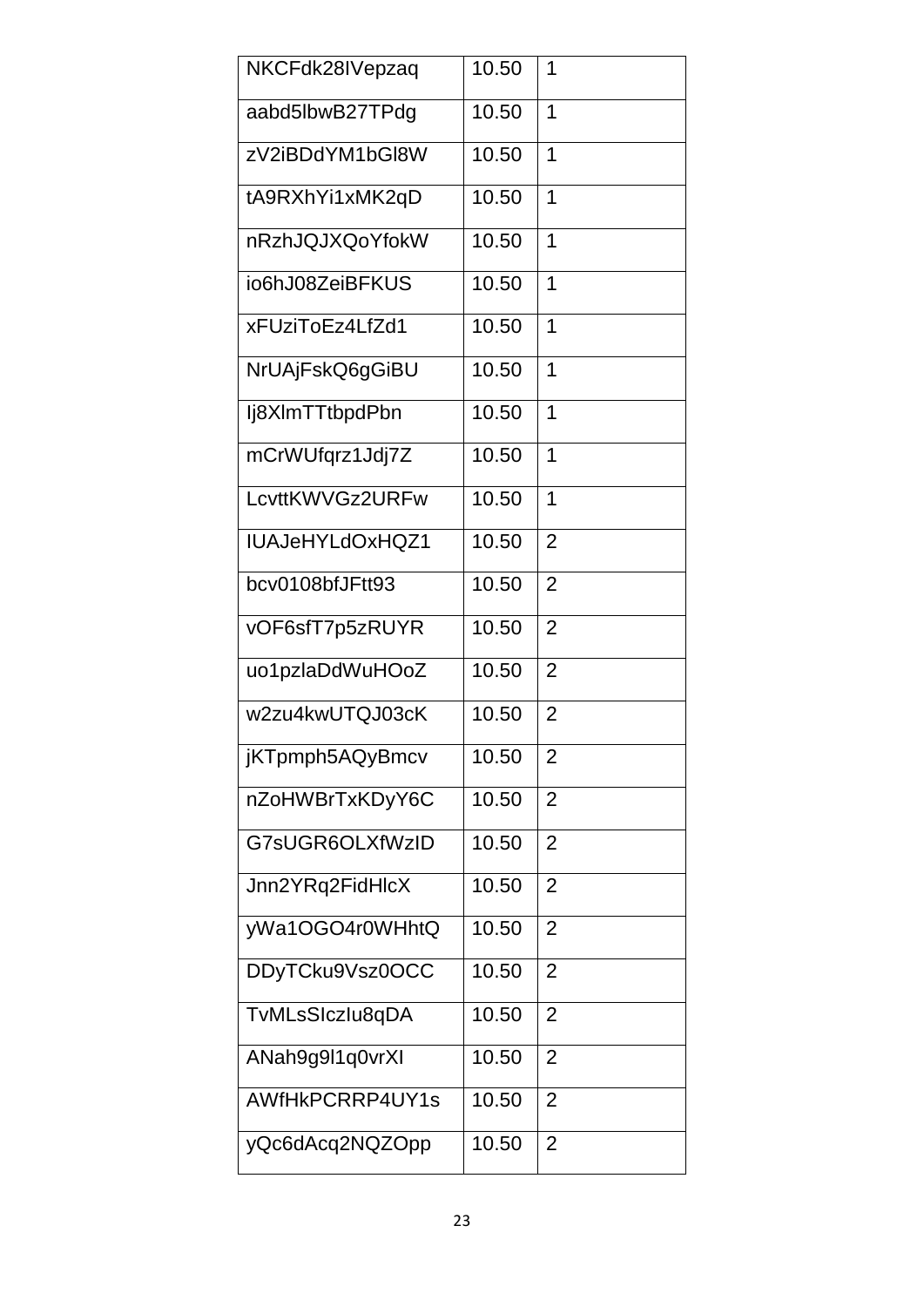| hupFQETfOw7RM0U | 10.50 | 2              |
|-----------------|-------|----------------|
| ImRhdrrAdkdTNf5 | 10.50 | $\overline{2}$ |
| uEWe1VzHQPHMdqH | 10.50 | $\overline{2}$ |
| J9PZsJz42Zz0g7G | 10.50 | $\overline{2}$ |
| EhVDiCwsEf3GQSU | 10.50 | 2              |
| 0ayAo70QqbDEZDd | 10.50 | 3              |
| ffKFSaxI7PurJNc | 10.50 | 3              |
| T2LIzNB58FwE0s3 | 10.50 | 3              |
| VHTv8I5HgEJBsR1 | 10.50 | 3              |
| bANvC5PhwNKkJvV | 10.50 | 3              |
| cJg2BDrh1X46BGb | 10.50 | 3              |
| b93lxX59HGomwbc | 10.50 | 3              |
| RtndfL8WrnJmiwU | 10.50 | 3              |
| fWQQmKCONKa9roQ | 10.50 | 3              |
| MPX3J1SOcseEZbN | 10.50 | 3              |
| Q94hGPFdmsuuzK3 | 10.50 | 3              |
| PISobPwAvgMdGzQ | 10.50 | 3              |
| IcGjaydnVcbJpmy | 10.50 | 3              |
| ojabTzBdbfZUEas | 10.50 | 3              |
| xTQKqrMaKtE4w9m | 10.50 | 3              |
| neodpQDAkaeq6ms | 10.50 | 3              |
| 6X0OK4W3lWdu5OO | 10.50 | 3              |
| w1mog5ObmHk5NzR | 10.50 | 3              |
| KhWPZGuwxIgNEzM | 10.50 | 3              |
| RC8DvPs2tVi7OoD | 10.50 | 3              |
| jW9fACwJspgstmc | 10.50 | 4              |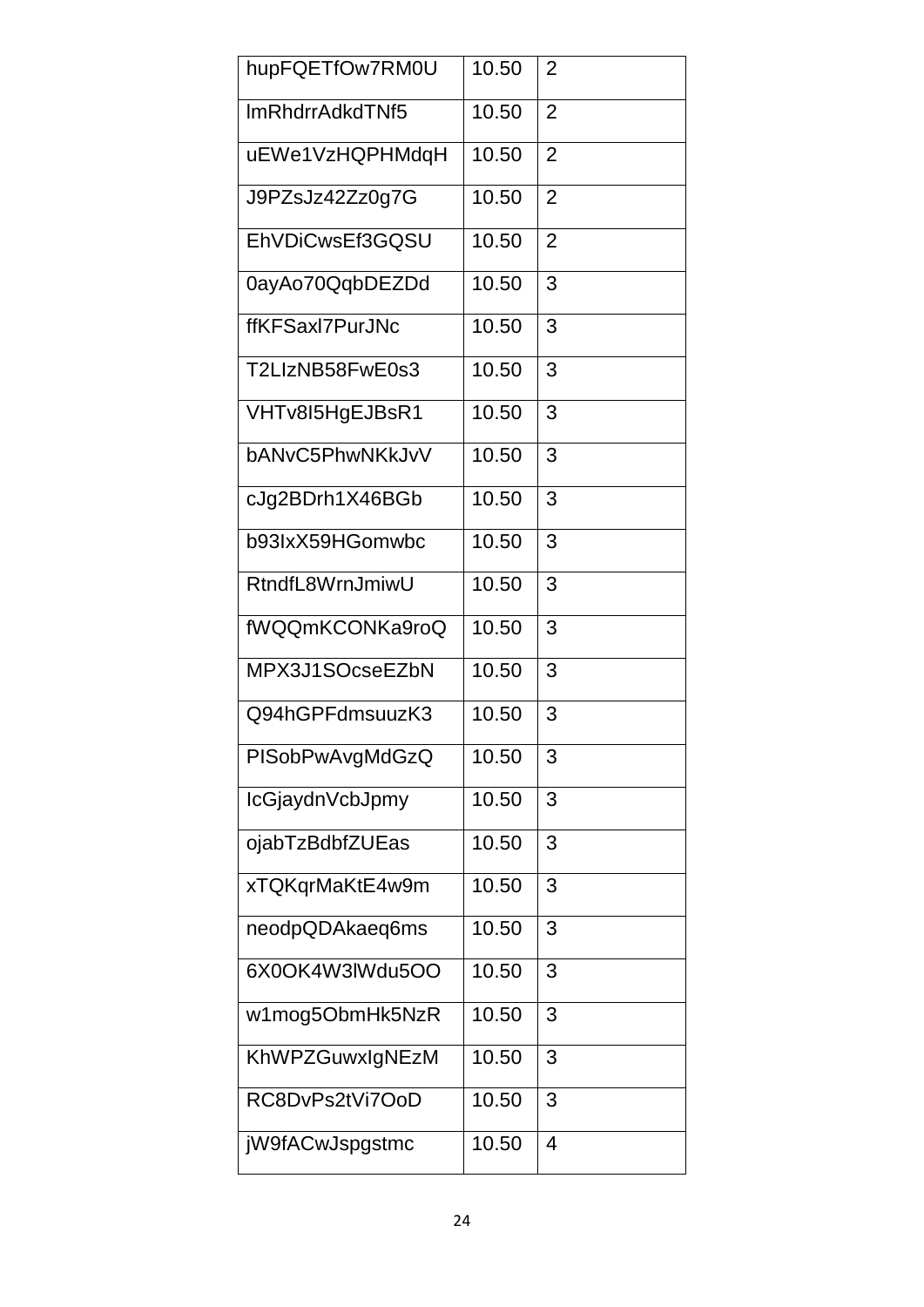| HFOEsMUxJ2qNkwR | 10.50 | 4              |
|-----------------|-------|----------------|
| sqwmNQyRB5KqXna | 10.50 | 4              |
| W1rzbAJHzy8GCT6 | 10.50 | 4              |
| 3h4CGRBXg6Hn5vy | 10.50 | 4              |
| gu7aoMMXuLmtX5P | 10.50 | 4              |
| QRpXdVlpzzR3ep8 | 10.50 | 4              |
| Wxsug5LJ17h0ACr | 10.50 | 4              |
| ad20DUvQQhMA6Uw | 10.50 | 4              |
| QPOEStORz4RktQE | 10.50 | $\overline{4}$ |
| zbw1Jh9FLKa8cp9 | 10.50 | 4              |
| yYhHCWyeaEjPeP4 | 10.50 | 4              |
| SWauxgpAbRmOYmz | 10.50 | 4              |
| tF0IdPCFiavEdEZ | 10.50 | 4              |
| GXyyTyReT9AzcsW | 10.50 | 4              |
| m7B4zAJikEDoqAD | 10.50 | 4              |
| 1U9x77ttUNzaAhj | 10.50 | 4              |
| t7CywYzkTXFw3ZP | 10.50 | 4              |
| UKwwxRzLZzaTuQT | 10.50 | 4              |
| 30Rdz8VaO5Uu6ab | 10.50 | 4              |
| CdNqzBYZayKGuaJ | 10.50 | 5              |
| fU1USqk5YSxY0fU | 10.50 | 5              |
| LabpY3IJ76JLRm8 | 10.50 | 5              |
| HLjcjpEhBfDBKjV | 10.50 | 5              |
| mGXMWyRzHX0w1Rx | 10.50 | 5              |
| CzJ5NcX72QoSxiW | 10.50 | 5              |
| iYzGVBSn7AHGKzV | 10.50 | 5              |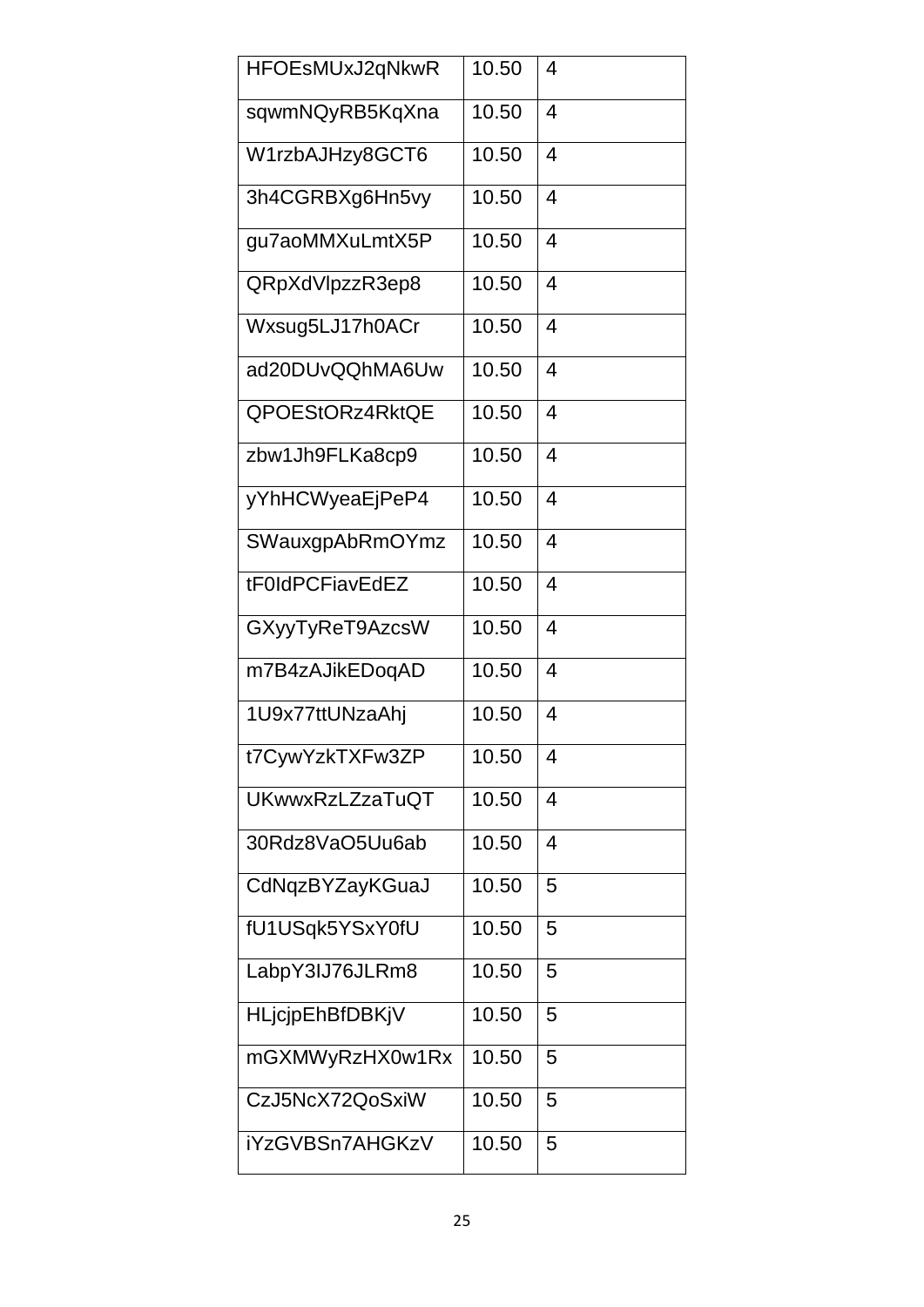| Na9IYKUPy8ZTX4V        | 10.50 | 5 |
|------------------------|-------|---|
| jIAV6mvMry5oXoV        | 10.50 | 5 |
| tk6F7K42uv4w2qx        | 10.50 | 5 |
| DnA1MjU5ihq3dsL        | 10.50 | 5 |
| hIZBPXmk6FRTfrZ        | 10.50 | 5 |
| YhK4li1cFbaQaZM        | 10.50 | 5 |
| N8yUvwRg7P9fMzP        | 10.50 | 5 |
| apFribDJ8wOntOc        | 10.50 | 5 |
| jXdG3pRgLv0psmY        | 10.50 | 5 |
| 6g7YOqCqaAEkCFJ        | 10.50 | 5 |
| qSay5M1urz8V88W        | 10.50 | 5 |
| DIML3f6wOEyP8x3        | 10.50 | 5 |
| wxL9JPOpLaxuTwD        | 10.50 | 5 |
| L16TQI4b590M1AQ        | 10.50 | 6 |
| dMXRh30NuarzWT3        | 10.50 | 6 |
| 2LaGEXzjBMQ0Eae        | 10.50 | 6 |
| iLXNUncePyESL4Z        | 10.50 | 6 |
| A2w2RrNbQfahlZL        | 10.50 | 6 |
| cDrhwaojerRx383        | 10.50 | 6 |
| Zh9RKb9aTo1parX        | 10.50 | 6 |
| 4jwAaQasOQnFg3y        | 10.50 | 6 |
| XJnjR7QNOezI7sS        | 10.50 | 6 |
| WdcWr0g08TuZrzV        | 10.50 | 6 |
| <b>UUzcRqLuwZatBcx</b> | 10.50 | 6 |
| GrzZajNIOZJaaYA        | 10.50 | 6 |
| Qhfp7WDcZ2VzbUG        | 10.50 | 6 |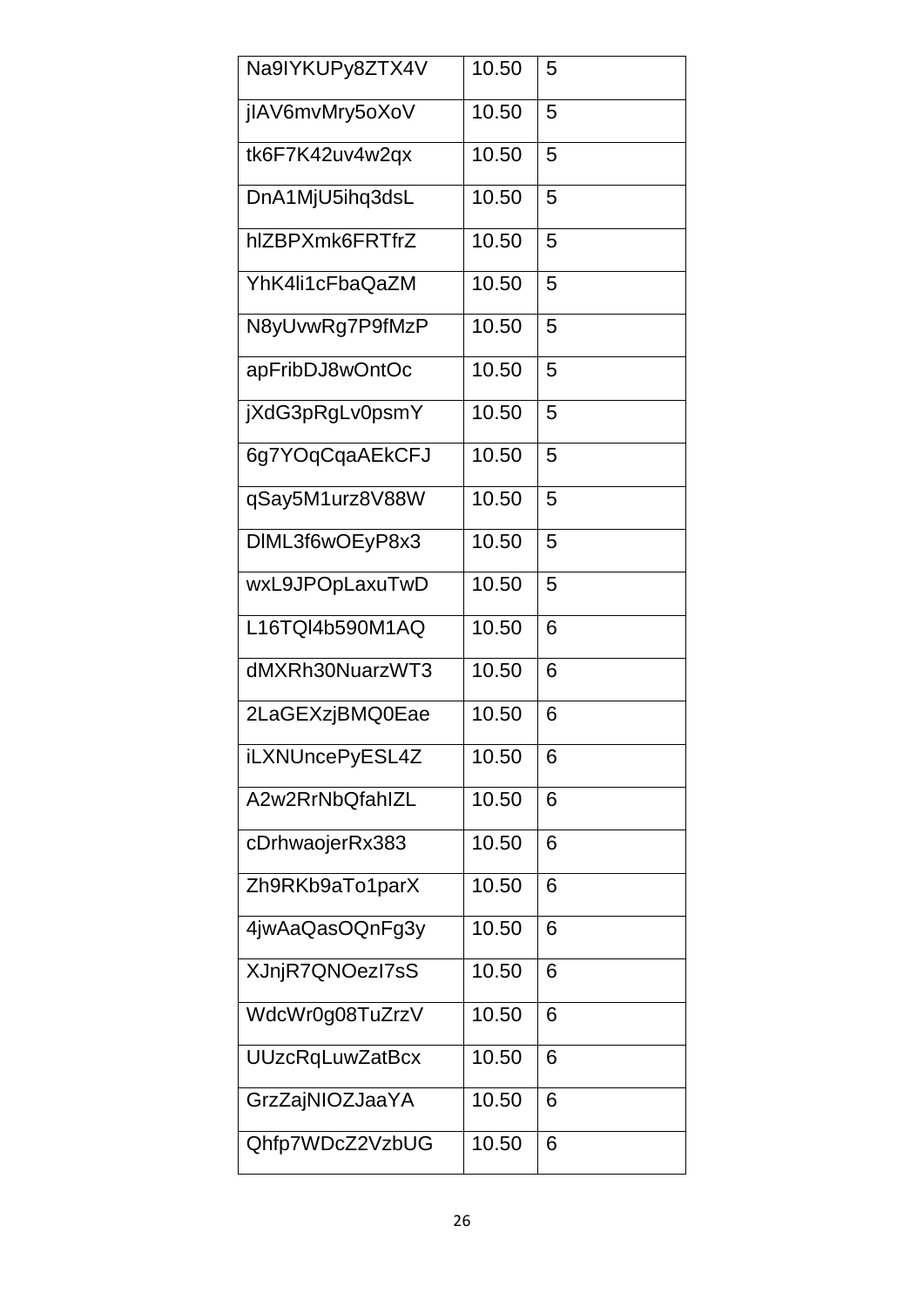| x2Uiky1ItcsWTNZ        | 10.50 | 6              |
|------------------------|-------|----------------|
| JUEOmDgZaFKsG2I        | 10.50 | 6              |
| awsM0AwhWd7HdFT        | 10.50 | 6              |
| M9nsApIISDOuWZy        | 10.50 | 6              |
| 2lTigS5d61BFYbf        | 10.50 | 6              |
| THcmtJbba1spBzE        | 10.50 | 6              |
| s5tbjlyxsCw0QKX        | 10.50 | 6              |
| 0wOe6oy6zgJEvc7        | 11.10 | 1              |
| 8qHo40BegRh8J1O        | 11.10 | $\overline{1}$ |
| q118a4qbon9qqTn        | 11.10 | 1              |
| uJ4kZYJhuzak0Zs        | 11.10 | $\overline{1}$ |
| 3k4LOUDbI58uPiw        | 11.10 | 1              |
| GqzMRbW2MVnGTX1        | 11.10 | 1              |
| aclPnZCMpX2UOQz        | 11.10 | 1              |
| eLEnljCVgcJiCa0        | 11.10 | 1              |
| ShGkgwW94A9B3Ht        | 11.10 | 1              |
| zQYDj5oikJee0dL        | 11.10 | 1              |
| 0Frbb8WoT7hG2gK        | 11.10 | 1              |
| <b>XzGCerYszqaapUW</b> | 11.10 | 1              |
| aN18tbNLr8SNQGE        | 11.10 | 1              |
| 9pNsPRRteK4J7Ex        | 11.10 | 1              |
| vVOMXZR887wiKwF        | 11.10 | $\overline{1}$ |
| ygV43SSRaR3F9Sb        | 11.10 | 1              |
| LpRkkVY45oiQZSN        | 11.10 | $\overline{1}$ |
| AaVFziVkOxxFzHn        | 11.10 | 1              |
| bVDyDITOu5CImMF        | 11.10 | $\overline{1}$ |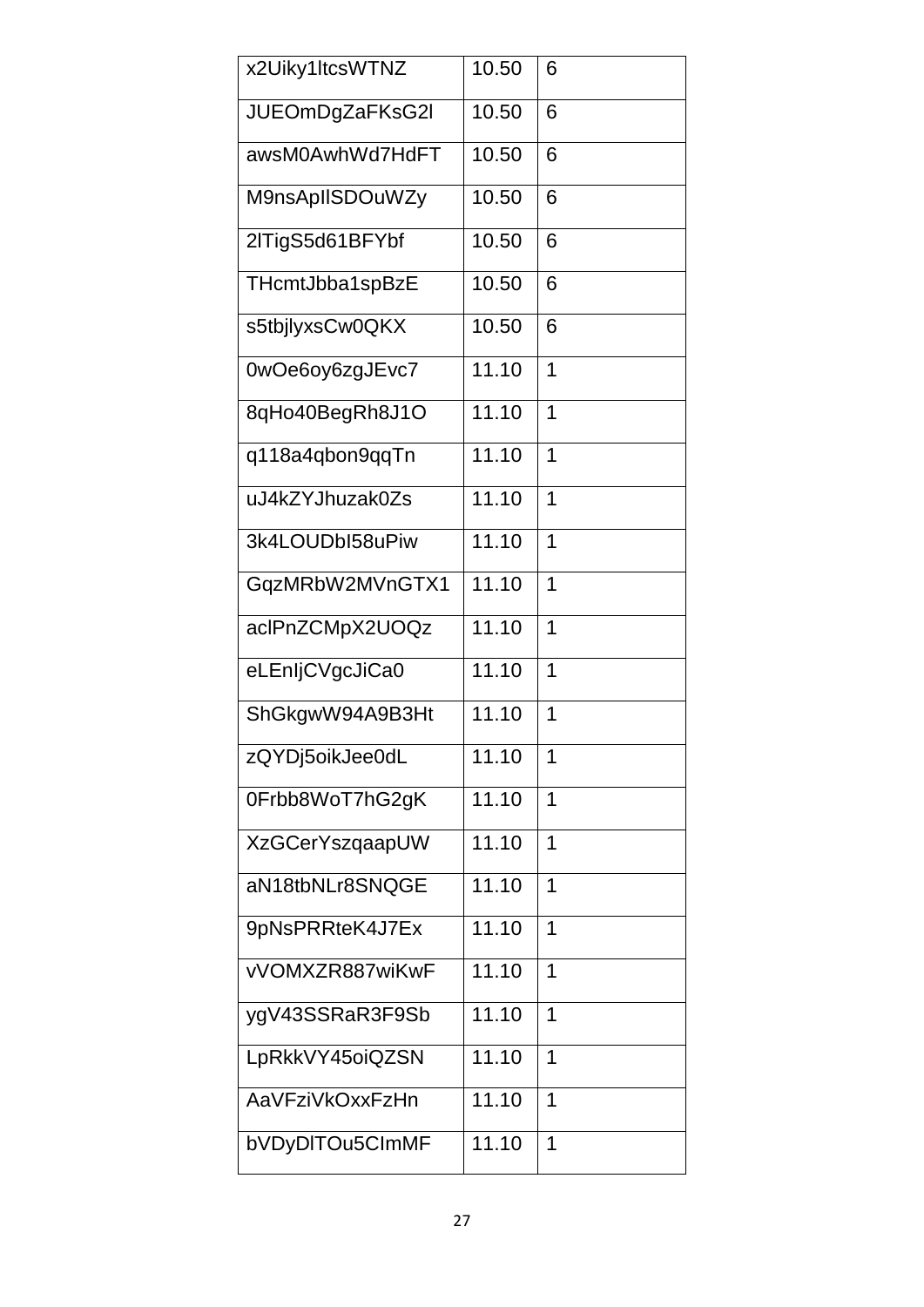| tvUTWIL3QFhRXYw | 11.10 | 1              |
|-----------------|-------|----------------|
| QGuq8RpQfTNkftg | 11.10 | 2              |
| ztPwCUbJsJSmBLE | 11.10 | $\overline{2}$ |
| M5IAZJuJ02SAEMX | 11.10 | $\overline{2}$ |
| EgHigyk6mYSxX0Y | 11.10 | $\overline{2}$ |
| wwJTNKQeavSjzsy | 11.10 | $\overline{2}$ |
| YIzR3jMnkOLMgcW | 11.10 | $\overline{2}$ |
| aUJpcxGXQNhSYZZ | 11.10 | $\overline{2}$ |
| mZFsv0GzYfkDOH6 | 11.10 | $\overline{2}$ |
| tdyNAahfazuafg5 | 11.10 | $\overline{2}$ |
| XDdn5OZzt5tufEg | 11.10 | $\overline{2}$ |
| gOPkE7seFYM4vNW | 11.10 | $\overline{2}$ |
| Gzn4umPRjDWhvfk | 11.10 | 2              |
| aEFTRscUyxhRGnr | 11.10 | 2              |
| WEYC06Ga4K9iD6x | 11.10 | 2              |
| vFwmdaXEFRblkvf | 11.10 | $\overline{2}$ |
| 52NQM9XEvlyMMnT | 11.10 | 2              |
| G4z3LS4rsO0rnzz | 11.10 | 2              |
| g76hwpJkpzLdT65 | 11.10 | 2              |
| GVvTmhzESY57WLt | 11.10 | $\overline{2}$ |
| uStnsR3afm9vxig | 11.10 | $\overline{2}$ |
| 8WOTUbDoglkKXFR | 11.10 | 3              |
| f388Qlda9aHE7iG | 11.10 | 3              |
| PbY4w3m12JcOfik | 11.10 | 3              |
| qBKQDz1L5Awv2zb | 11.10 | 3              |
| h1ELEzcFucdLwvl | 11.10 | 3              |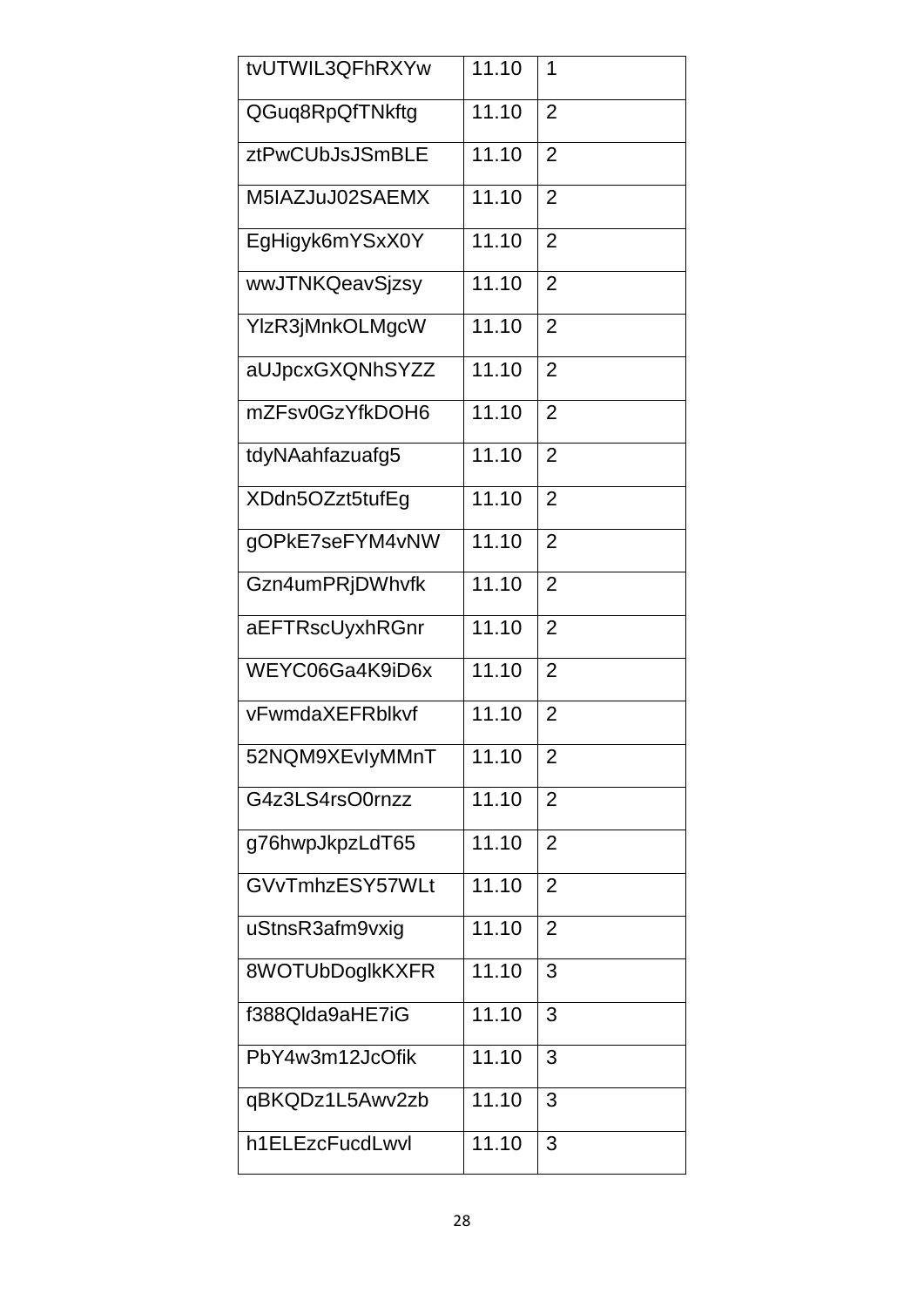| MM1HrzzKmEaA9tv | 11.10 | 3              |
|-----------------|-------|----------------|
| oEeren01EUJEijk | 11.10 | 3              |
| jID6Gpmn744kaBK | 11.10 | 3              |
| yokmW76GRYTEAbp | 11.10 | 3              |
| FPBPqjsWaZrm7zu | 11.10 | 3              |
| 61Ww55abbpWB2EM | 11.10 | 3              |
| EaAV3lhuOYw70Mz | 11.10 | 3              |
| 2GTZM08saZwbm7a | 11.10 | 3              |
| Wcb60M237L5ucEm | 11.10 | 3              |
| NIEptew9bvj0vNd | 11.10 | 3              |
| M9RZdp6wat062Z3 | 11.10 | 3              |
| kE2ZnPEastEn11W | 11.10 | 3              |
| UVLE7HKVeOyllzZ | 11.10 | 3              |
| N0KJywkyN774Ky4 | 11.10 | 3              |
| GjS5EjZaEvc0HrC | 11.10 | 3              |
| aSXiEedipjvagIJ | 11.10 | 4              |
| eOAn4KuFjhe5loK | 11.10 | 4              |
| u5V3pwaiuVAPgcl | 11.10 | 4              |
| Eo40roKearC5zHV | 11.10 | 4              |
| SOIa3sgtmhMQH44 | 11.10 | 4              |
| RA0Lcy2PWnahOky | 11.10 | 4              |
| 1ZXEfdmIDmvQGHq | 11.10 | 4              |
| QruYHvwtlrjp7Ca | 11.10 | 4              |
| tg37Fzkxq0yMJ9g | 11.10 | 4              |
| K29fSWkn2pOkG7t | 11.10 | 4              |
| y6NvNHIFPz6EXNj | 11.10 | $\overline{4}$ |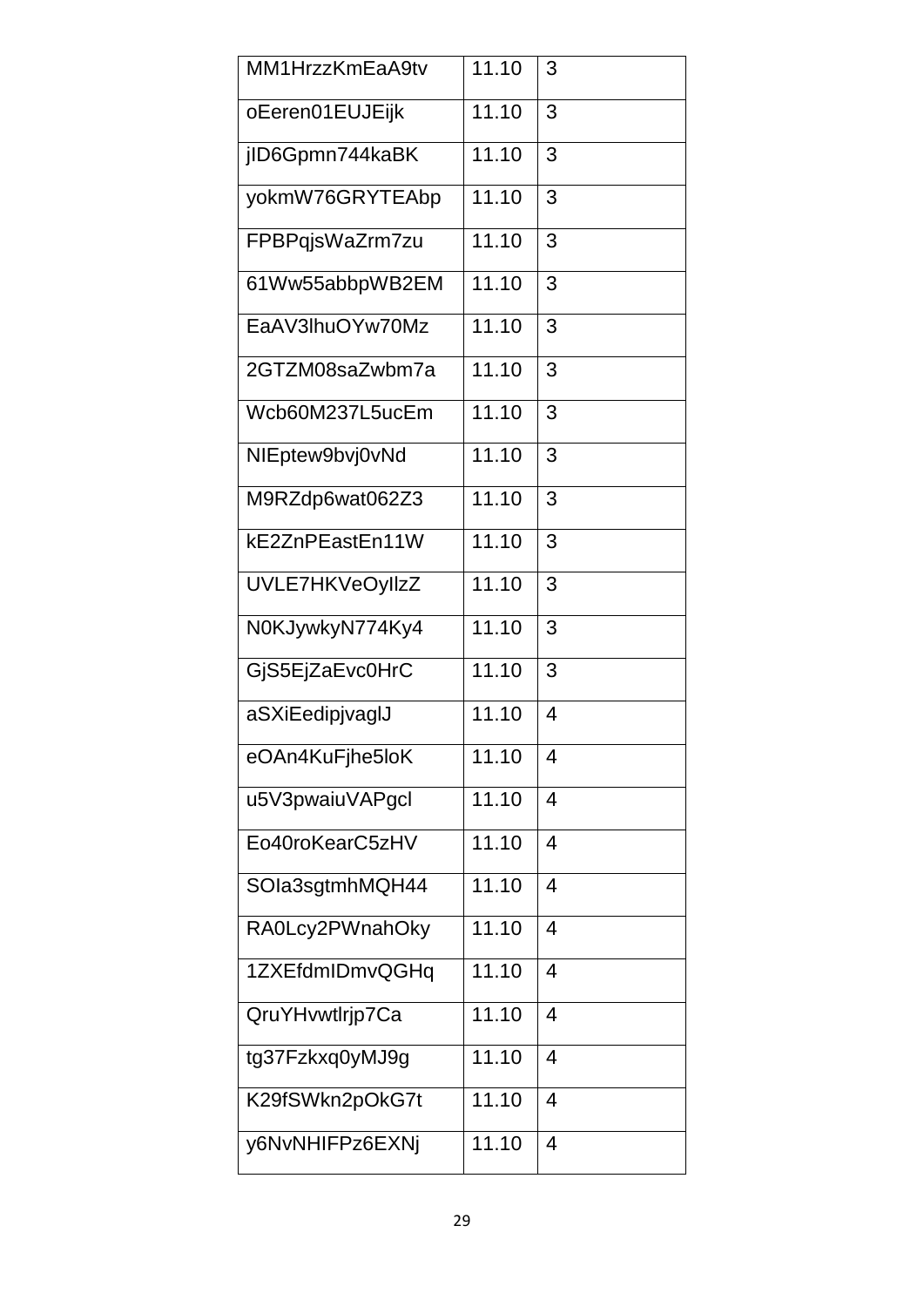| RHSdHhG2fGSEq7J | 11.10 | 4 |
|-----------------|-------|---|
| YwLnc5wcp7jYp00 | 11.10 | 4 |
| UyF22nHhzFEloxk | 11.10 | 4 |
| GuLXAKHC3kY0WDC | 11.10 | 4 |
| 8n069g3tl9hTnwm | 11.10 | 4 |
| FDJ9H5onjwoYztS | 11.10 | 4 |
| rQ41cOCazaNzl7z | 11.10 | 4 |
| ESjNsHG3Zs6SZz8 | 11.10 | 4 |
| CSYSD2z8qHtdsGK | 11.10 | 4 |
| qNeea2khVdqcxKS | 11.10 | 5 |
| ia6rn2Tl8Jzpd4z | 11.10 | 5 |
| VnWUIHa3ztxzN0q | 11.10 | 5 |
| RvzZp4JzdMVXRgh | 11.10 | 5 |
| Qtkj3I0WNcHGzNg | 11.10 | 5 |
| KCdBUZCzBIP4T9f | 11.10 | 5 |
| RCMzH6FfvsKo32s | 11.10 | 5 |
| TTZNLqRnFjHsbA7 | 11.10 | 5 |
| n1znZguBqNuiCcD | 11.10 | 5 |
| lavzicxyg67N5Fb | 11.10 | 5 |
| 8k2jbxdpaVO4VZN | 11.10 | 5 |
| 8TwQoj1qGrizzvz | 11.10 | 5 |
| bk6h6nAGctOCQPz | 11.10 | 5 |
| aLoU4acpWzbMjzt | 11.10 | 5 |
| kRI4AUJMYzWAH11 | 11.10 | 5 |
| 4DhR4in4yBEkiGm | 11.10 | 5 |
| J53KuSZjBr0MQJD | 11.10 | 5 |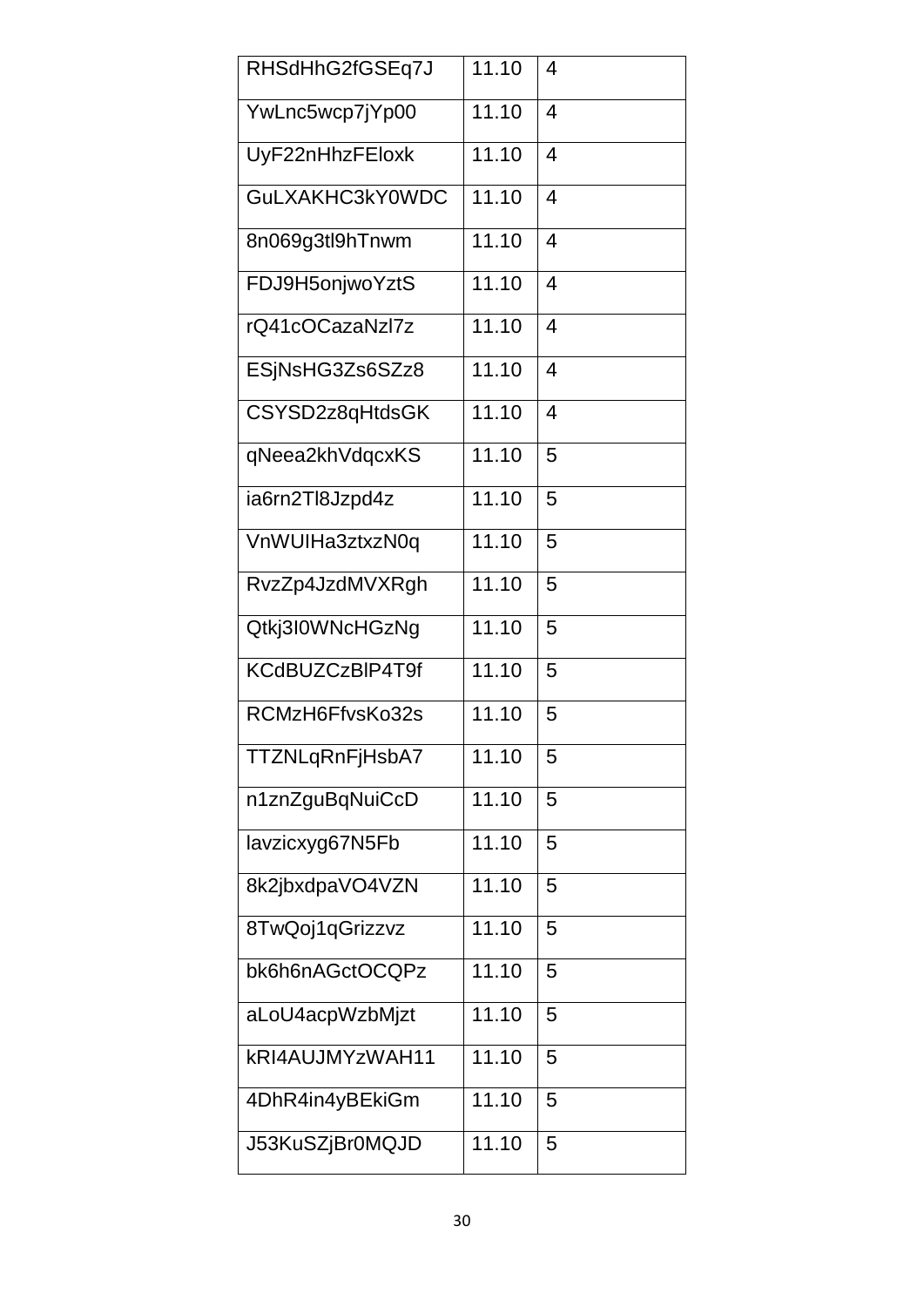| INPVC38Zz1aLvvK | 11.10 | 5 |
|-----------------|-------|---|
| OhdJcvzCUGUrF05 | 11.10 | 5 |
| 99WTlatHpSIdC8F | 11.10 | 5 |
| BIZa5j10aBnSgje | 11.10 | 6 |
| rG8n7cBMIYTm6hx | 11.10 | 6 |
| 2uoZz8JlbtKWuDs | 11.10 | 6 |
| SZyan969slanKSp | 11.10 | 6 |
| 5uOgfrsaAbVXL0C | 11.10 | 6 |
| iKTH10gJaM56O0g | 11.10 | 6 |
| amuE1XQ2cyB66Ir | 11.10 | 6 |
| 9YLkk1FqU61ua8a | 11.10 | 6 |
| mYBF89YFXxOMTI4 | 11.10 | 6 |
| vciSmFu5o4tIUqR | 11.10 | 6 |
| KSAGp2XxjG7z882 | 11.10 | 6 |
| DaSw9fvpQPQweek | 11.10 | 6 |
| In6SMvKtMCeLhul | 11.10 | 6 |
| BRTa5EE99AT101a | 11.10 | 6 |
| Hry1HicNPO8eGI1 | 11.10 | 6 |
| 3Y396DIN1JCtEfs | 11.10 | 6 |
| ZcvLLkBowxWMtY6 | 11.10 | 6 |
| A2Fkr7GcpC0JSix | 11.10 | 6 |
| Yz2a7eRglGoB6eO | 11.10 | 6 |
| 2YliDAt2QBJjLOY | 11.10 | 6 |
| 7yBsPFljRaW3d8d | 11.30 | 1 |
| Bzq6Ol81AzkLCYi | 11.30 | 1 |
| ITt25qpgN2iTHA7 | 11.30 | 1 |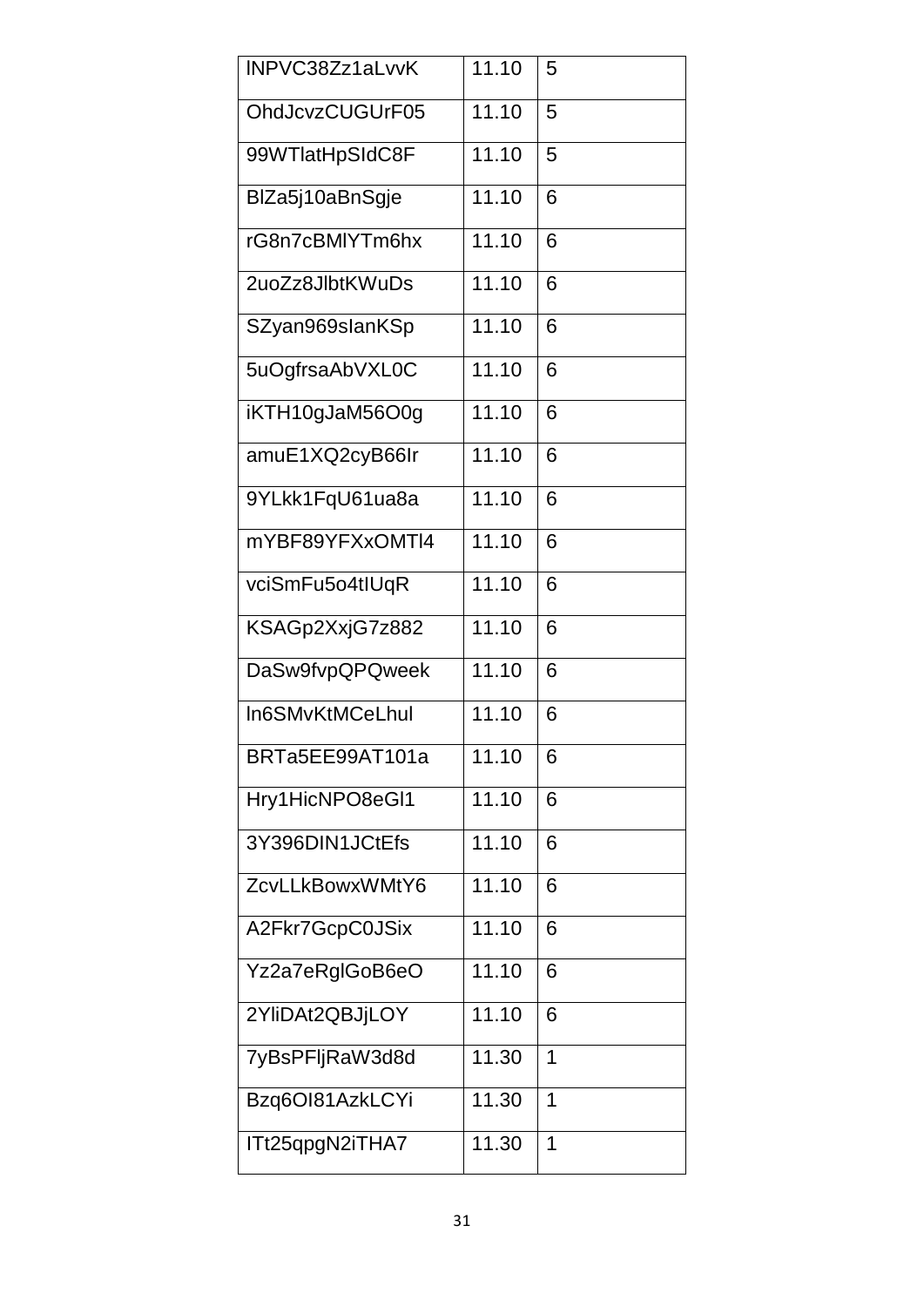| ge43YqQplS33vw1 | 11.30 | 1              |
|-----------------|-------|----------------|
| 1A7y8O8uuHPRgTa | 11.30 | 1              |
| PUcdMHDXpZkOBaJ | 11.30 | 1              |
| sAby1NIfYYZtT1y | 11.30 | 1              |
| dulpPuvJIOQwUnX | 11.30 | 1              |
| fld0GgsLFDJRVsW | 11.30 | 1              |
| u2RMYg5eyzflCKN | 11.30 | 1              |
| g4VtcaPSw0fbgxi | 11.30 | 1              |
| rZ3Luh031i1PxIU | 11.30 | 1              |
| RArSbzO6a3JxA08 | 11.30 | 1              |
| LmsVoLNdy1aLmzC | 11.30 | 1              |
| klKVFgQC3kiUeos | 11.30 | 1              |
| e3RSaXkDNyRRao2 | 11.30 | 1              |
| CBnLYTG3pAG0iKI | 11.30 | 1              |
| 7Sptvvz2M4MtsVZ | 11.30 | 1              |
| ne7taBg2Luqpnt7 | 11.30 | $\overline{1}$ |
| dmpcAK6G1Baq3Ds | 11.30 | 1              |
| iuLISyNCq2KQ1aP | 11.30 | $\overline{2}$ |
| ydqklPwz5dUiaTo | 11.30 | $\overline{2}$ |
| U6nw6a7aTVJPs9Y | 11.30 | 2              |
| El1fKheq3XikcQN | 11.30 | 2              |
| anaqhNRe5yhPatz | 11.30 | 2              |
| z4OkeyUNzxwHB88 | 11.30 | 2              |
| TPwl7wtRUyb01qY | 11.30 | $\overline{2}$ |
| s4R4ZSb5GXqbkN7 | 11.30 | 2              |
| Rnizkhp4jDvnxrl | 11.30 | 2              |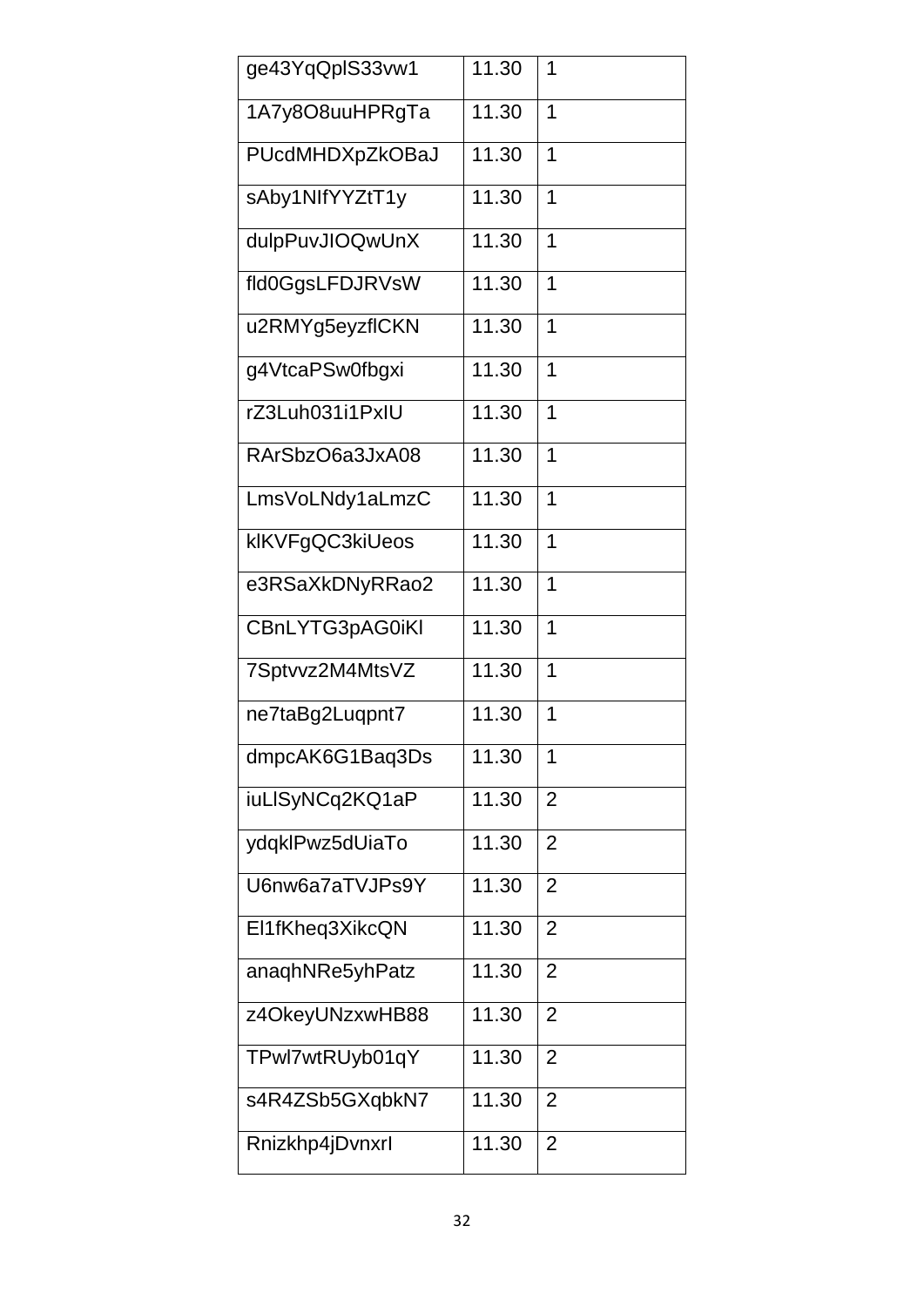| 6MNby5UI29wLNHr | 11.30              | 2              |
|-----------------|--------------------|----------------|
| 06VekyCWBPOWOTM | 11.30              | 2              |
| FaLOwLtt721Pv1h | 11.30              | $\overline{2}$ |
| XanAYm0A9sGraE1 | 11.30              | $\overline{2}$ |
| ugkaGtORKgiWp5a | 11.30              | $\overline{2}$ |
| hwd3zztJ0Jy1asz | 11.30              | $\overline{2}$ |
| u1fYUGEszvSJqqZ | 11.30              | $\overline{2}$ |
| D6dDCzMUEgsodRJ | 11.30              | $\overline{2}$ |
| 1DzJJEGmCdu7mdJ | 11.30              | $\overline{2}$ |
| Twg8vz1J1ozhgQU | 11.30              | $\overline{2}$ |
| 6c4aSbnO6KeeK4m | $\overline{11.30}$ | $\overline{2}$ |
| aGfoGa23Nns6aBV | 11.30              | 3              |
| VruEf0t04TPnyv5 | 11.30              | 3              |
| XYmoZM6FBNuGcE6 | 11.30              | 3              |
| o4cQU1TYBDqsdzO | 11.30              | 3              |
| aHcavVR9R0SUir8 | 11.30              | 3              |
| Z9Hks77JEkAaiHH | 11.30              | 3              |
| JR9seNuQbLfety3 | 11.30              | 3              |
| TwtlfDy5OapFqry | 11.30              | 3              |
| AhpYlfzR7riqZQj | 11.30              | 3              |
| IcpX0MAbccl7G0V | 11.30              | 3              |
| H2rDgxKtSMR9smQ | 11.30              | 3              |
| ExQcTo6H0VwhSxh | 11.30              | 3              |
| QaNZ7d1hCa7Mklr | 11.30              | 3              |
| W8yM5wKXnVi4jHP | 11.30              | 3              |
| ST3kNRipa4hz9ru | 11.30              | 3              |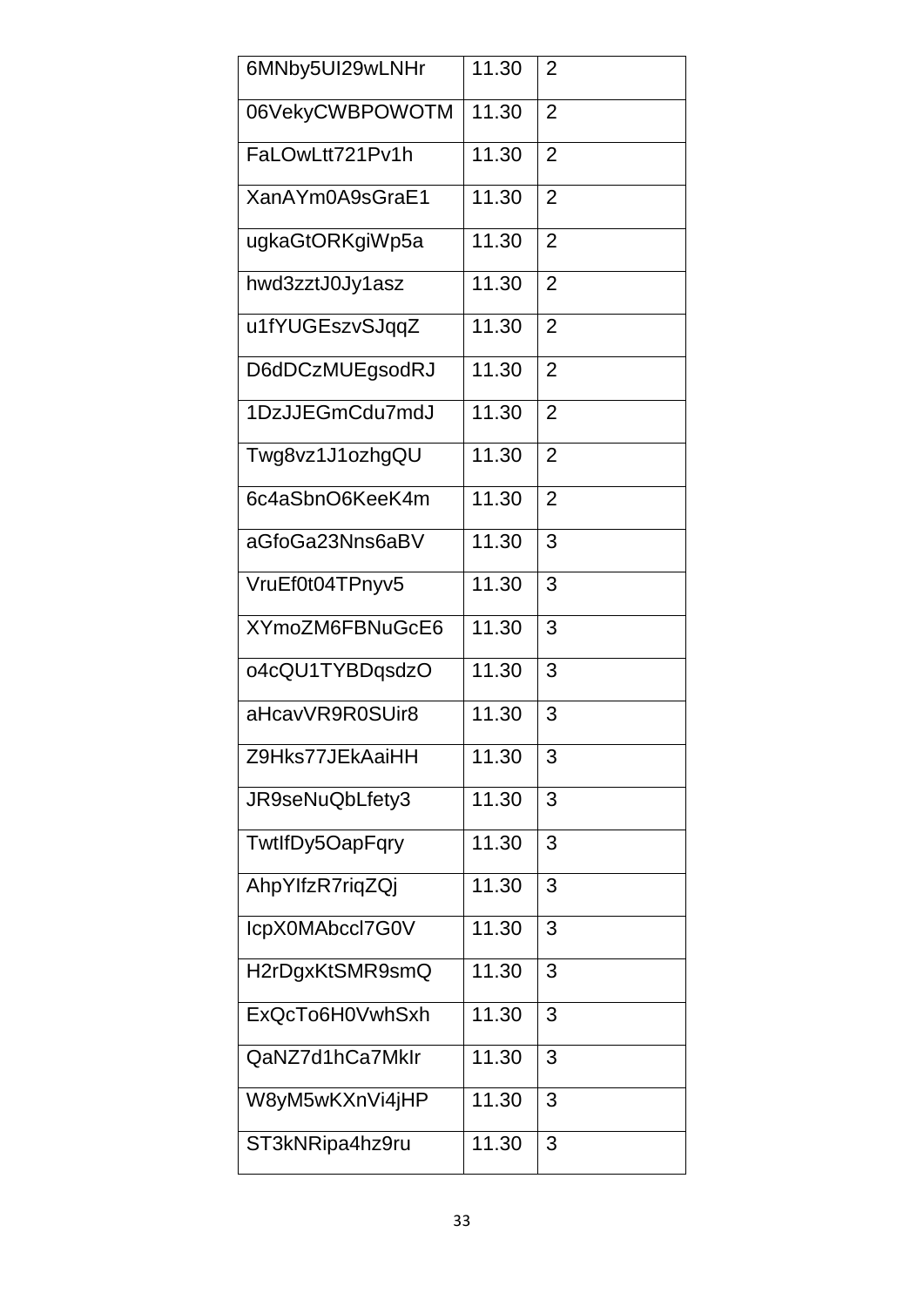| GZaawvjEZcwntn8 | 11.30 | 3              |
|-----------------|-------|----------------|
| Zvowo57ype43Fov | 11.30 | 3              |
| 1OlgMzJNdn18NuR | 11.30 | 3              |
| P5ezEX1qp6cmJMr | 11.30 | 3              |
| i2snYHTy7MFiPo0 | 11.30 | 3              |
| mUnZ5VTHEx3fPKw | 11.30 | 4              |
| zkxlRVVe9yBEZTY | 11.30 | 4              |
| 1KJ6E9lwV5UEyvS | 11.30 | 4              |
| IcanMIUz3VZaG7L | 11.30 | $\overline{4}$ |
| w8D3pG5WuAid8IH | 11.30 | 4              |
| Qtzv9L51jswRfNU | 11.30 | 4              |
| zTkqxkmlUcMn2oM | 11.30 | 4              |
| 4zxi2iiFIXk8Xo9 | 11.30 | 4              |
| umFS4MAd9gl0cyr | 11.30 | 4              |
| SczknQYz6gpLaP3 | 11.30 | 4              |
| He9V1KOXniOIDZF | 11.30 | 4              |
| 7gEuqzeydPHkTod | 11.30 | 4              |
| axv3snvU3978NZQ | 11.30 | 4              |
| HaqspJRaoaMwTZI | 11.30 | 4              |
| 5yJBVSNH1cgmdFz | 11.30 | 4              |
| v7zOu63TR9XH9nG | 11.30 | 4              |
| bCTVScSdRDzhU7j | 11.30 | 4              |
| uotL15PciGrjqLl | 11.30 | 4              |
| 4A1elGH2O8xNVIz | 11.30 | 4              |
| VOrUa3qnfsgTlZz | 11.30 | 4              |
| g6tBo95cBwsqDSf | 11.30 | 5              |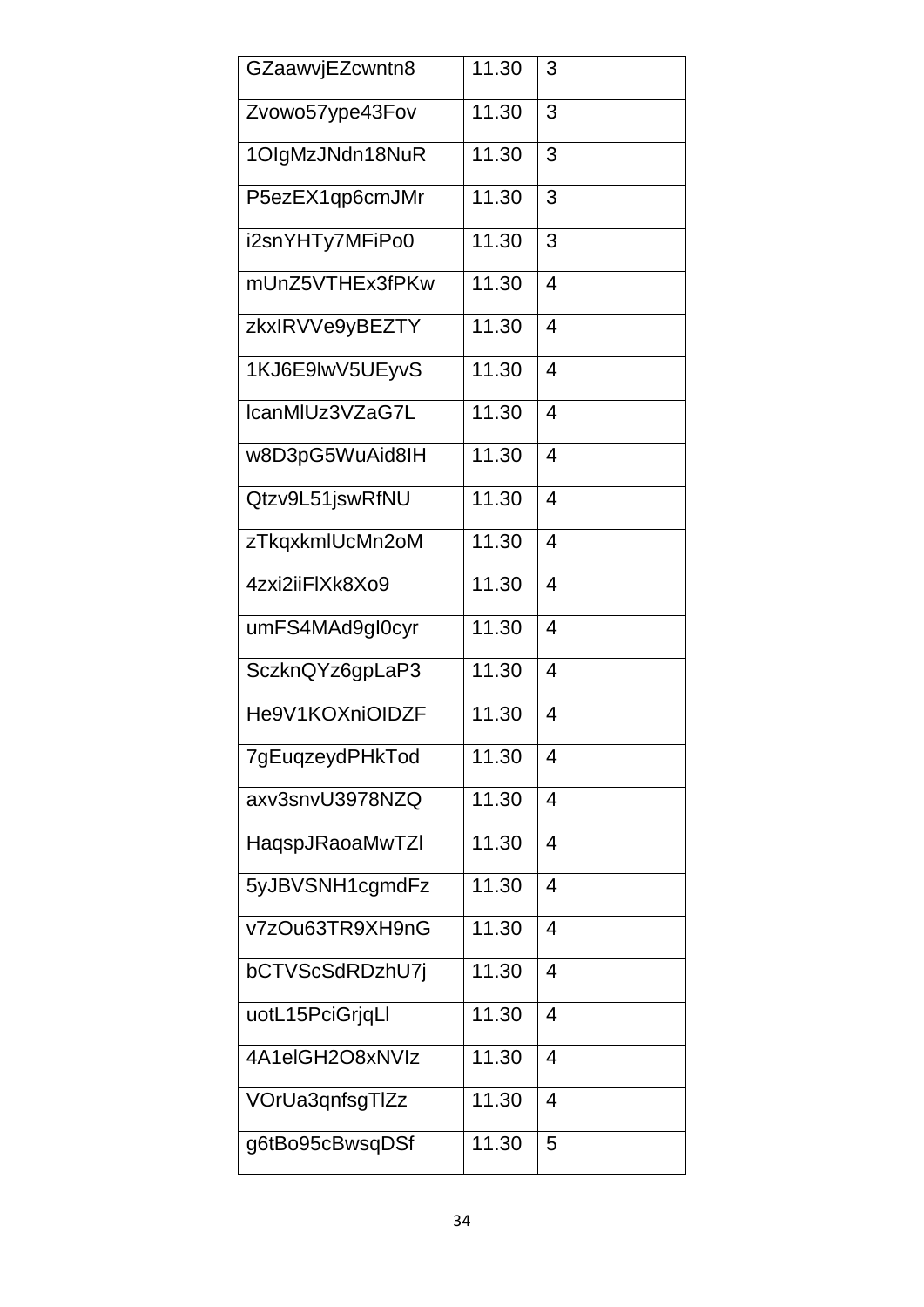| Pgeyi9atK9Rh974        | 11.30 | 5 |
|------------------------|-------|---|
| yokcqJLf5xTbM9R        | 11.30 | 5 |
| BP9Tq58jlBTakNX        | 11.30 | 5 |
| tCFMNC1uNHlqxww        | 11.30 | 5 |
| Jd7g2KeZUpfQVaS        | 11.30 | 5 |
| ddoR9XUzam8zV5d        | 11.30 | 5 |
| eMPEKcoFU74XQrG        | 11.30 | 5 |
| <b>CN0dnHGOazZvWFA</b> | 11.30 | 5 |
| n24lydwgCt60aUd        | 11.30 | 5 |
| zPGOSDIBfN0O3nL        | 11.30 | 5 |
| qYk0Pf9XUdVDK7o        | 11.30 | 5 |
| KfyUbFjXg5N7YLo        | 11.30 | 5 |
| GnFj3N0XN6PfCBR        | 11.30 | 5 |
| LxgCh6xPwHWD0yO        | 11.30 | 5 |
| shk0ULM3K24dqLU        | 11.30 | 5 |
| zSRZ6uS4MWnwalK        | 11.30 | 5 |
| FxYos3b2abGkZ7D        | 11.30 | 5 |
| 8l7PnPFORahnKdK        | 11.30 | 5 |
| dedii6I42284zYC        | 11.30 | 5 |
| JaQyKdtQYWJN44j        | 11.30 | 6 |
| abE0TQMbQ1oVytu        | 11.30 | 6 |
| 8d9E2Td3fnhFAXP        | 11.30 | 6 |
| k5W5BAKpkt6uyCO        | 11.30 | 6 |
| 778DQ2kdTikKtmD        | 11.30 | 6 |
| 98az7DlhyFKgxQG        | 11.30 | 6 |
| CyDStguhgSwzitu        | 11.30 | 6 |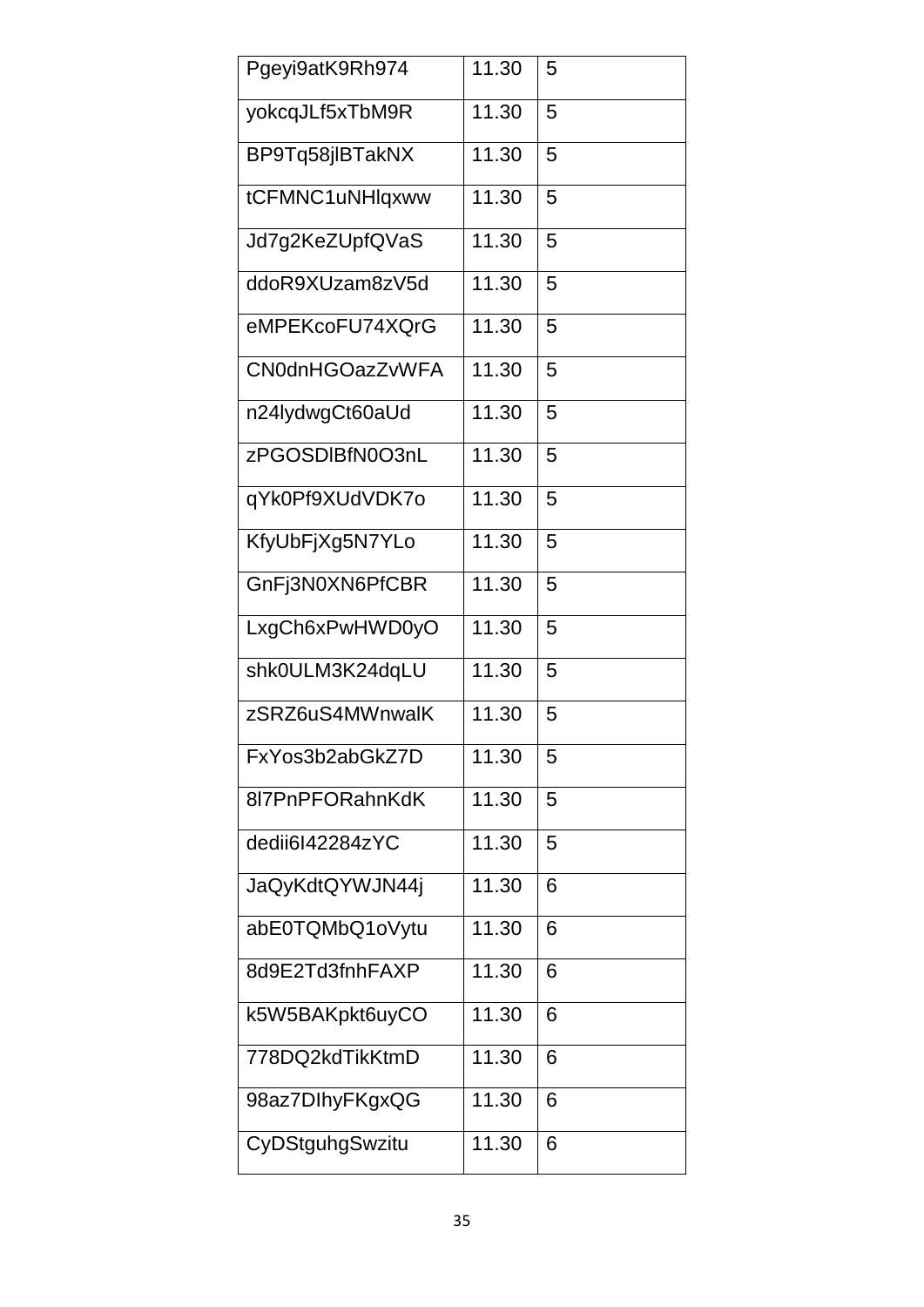| HOmDTIHRQcaom4t        | 11.30 | 6              |
|------------------------|-------|----------------|
| wAzld3Vnxq3eZ38        | 11.30 | 6              |
| vduPrWskHY5cLKw        | 11.30 | 6              |
| fg85MzWcJR9j47Z        | 11.30 | 6              |
| 6lfpZiB0Rh6UC17        | 11.30 | 6              |
| ePaF205IHRBdg6q        | 11.30 | 6              |
| n29vshLEW2tdnqy        | 11.30 | 6              |
| EKb0imxraGvyRn9        | 11.30 | 6              |
| aazDLxMnJ8PeznY        | 11.30 | 6              |
| <b>YPItCvCTBQzIWfv</b> | 11.30 | 6              |
| A1VEkoVKYqH4W5A        | 11.30 | 6              |
| ECTadUiXeSuF6fj        | 11.30 | 6              |
| ZZe93L0KKIEyGpE        | 11.30 | 6              |
| 95wXvPvPPEjZYko        | 11.50 | 1              |
| nLx4pDO61g8B4Oh        | 11.50 | 1              |
| nYF5K7pqTt9mog4        | 11.50 | 1              |
| NmOP8mrEx5w9Gaa        | 11.50 | 1              |
| ua1kT5SzrW09YmF        | 11.50 | $\overline{1}$ |
| UFab9zDDh2O5L18        | 11.50 | 1              |
| qSxs9AA1c7H9Rur        | 11.50 | 1              |
| 4oqmo7sjAoppz02        | 11.50 | 1              |
| pJrBDbnDswA0MJ2        | 11.50 | 1              |
| ADP7YOzWfSD94hi        | 11.50 | 1              |
| IlxKz56tr6nRBSo        | 11.50 | 1              |
| Pz8Edv8ZaxsYaEH        | 11.50 | 1              |
| eYsf7MjsSD9lxjJ        | 11.50 | 1              |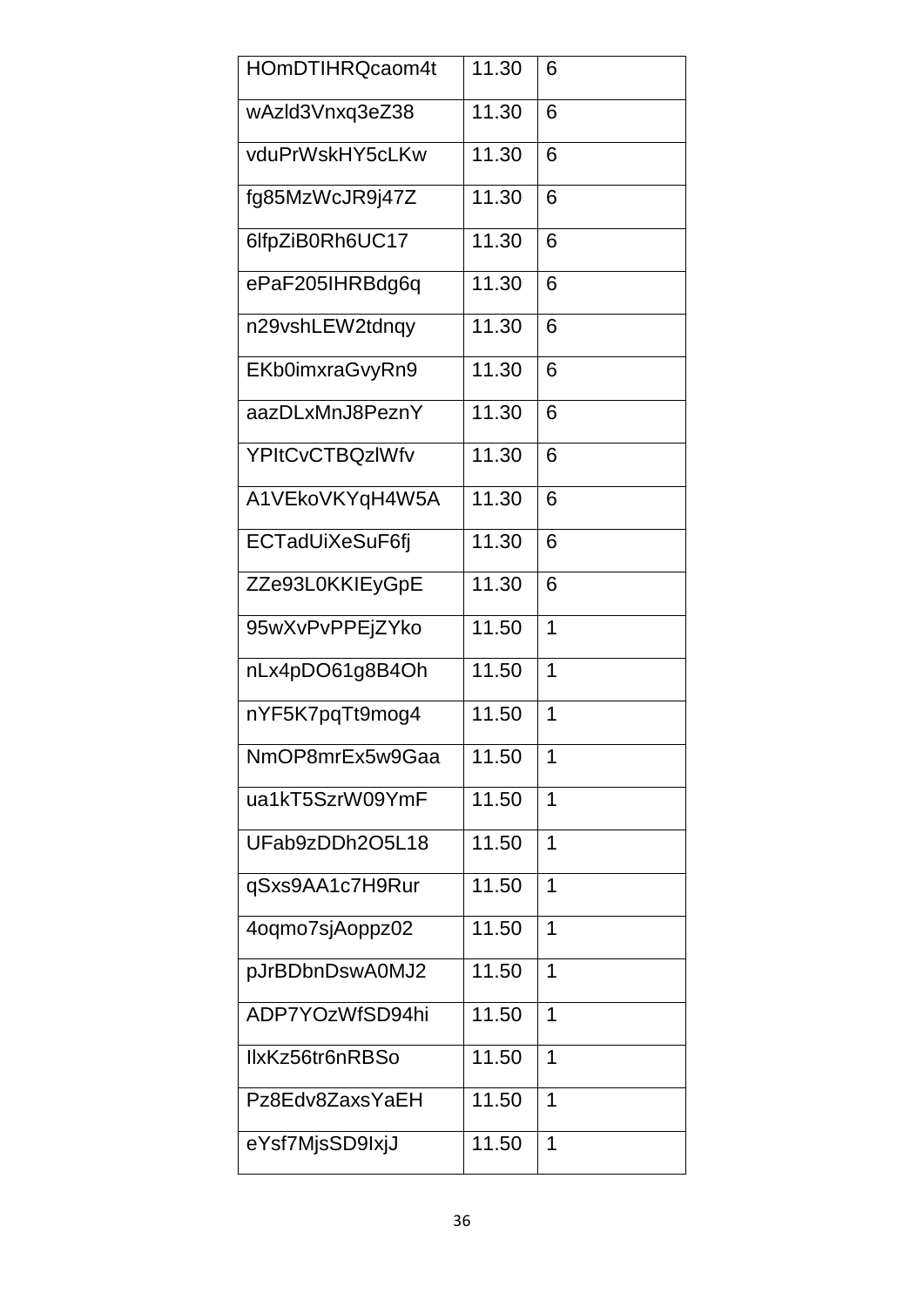| RC4GCpLCBxWik9d        | 11.50 | 1              |
|------------------------|-------|----------------|
| x9GHGucBACXqwWO        | 11.50 | 1              |
| c4LhamDmUpMVucK        | 11.50 | 1              |
| <b>JnbOoQWBNYjEwcs</b> | 11.50 | 1              |
| aMuD5nbl53gFdGt        | 11.50 | 1              |
| Bbzxbh8QJJPjFiD        | 11.50 | 1              |
| vf8VtGM5nMkbmlV        | 11.50 | 1              |
| <b>lyjHGIIUkDbNQHV</b> | 11.50 | $\overline{2}$ |
| 4DB5nJYpulflWUa        | 11.50 | $\overline{2}$ |
| Lf6c7BJdxS8QMCZ        | 11.50 | $\overline{2}$ |
| 9NZ6z5Veav24VDt        | 11.50 | $\overline{2}$ |
| ZiWcrHSyF3OKp93        | 11.50 | $\overline{2}$ |
| T91fyaeiueoGNqu        | 11.50 | $\overline{2}$ |
| uEdMmz80Q761SX2        | 11.50 | $\overline{2}$ |
| YbPq6KloZtCJHI4        | 11.50 | $\overline{2}$ |
| 8lh4eBJHFzWwyVX        | 11.50 | $\overline{2}$ |
| 6p5DY2MxizKnLOq        | 11.50 | 2              |
| kN71zEPtyCy9Qdd        | 11.50 | $\overline{2}$ |
| iUxySxx5mlafbO6        | 11.50 | $\overline{2}$ |
| PatAMVtd9FWjbY7        | 11.50 | 2              |
| 3mTmwtdaOTCNFUh        | 11.50 | $\overline{2}$ |
| QF3nPjAusqPPpg9        | 11.50 | 2              |
| MV0oCOE2W1HU8Ez        | 11.50 | 2              |
| 13jMOtqxkZzfP4U        | 11.50 | $\overline{2}$ |
| usv1WPXBwSdkz1C        | 11.50 | 2              |
| gFWWciBtTKzqT83        | 11.50 | 2              |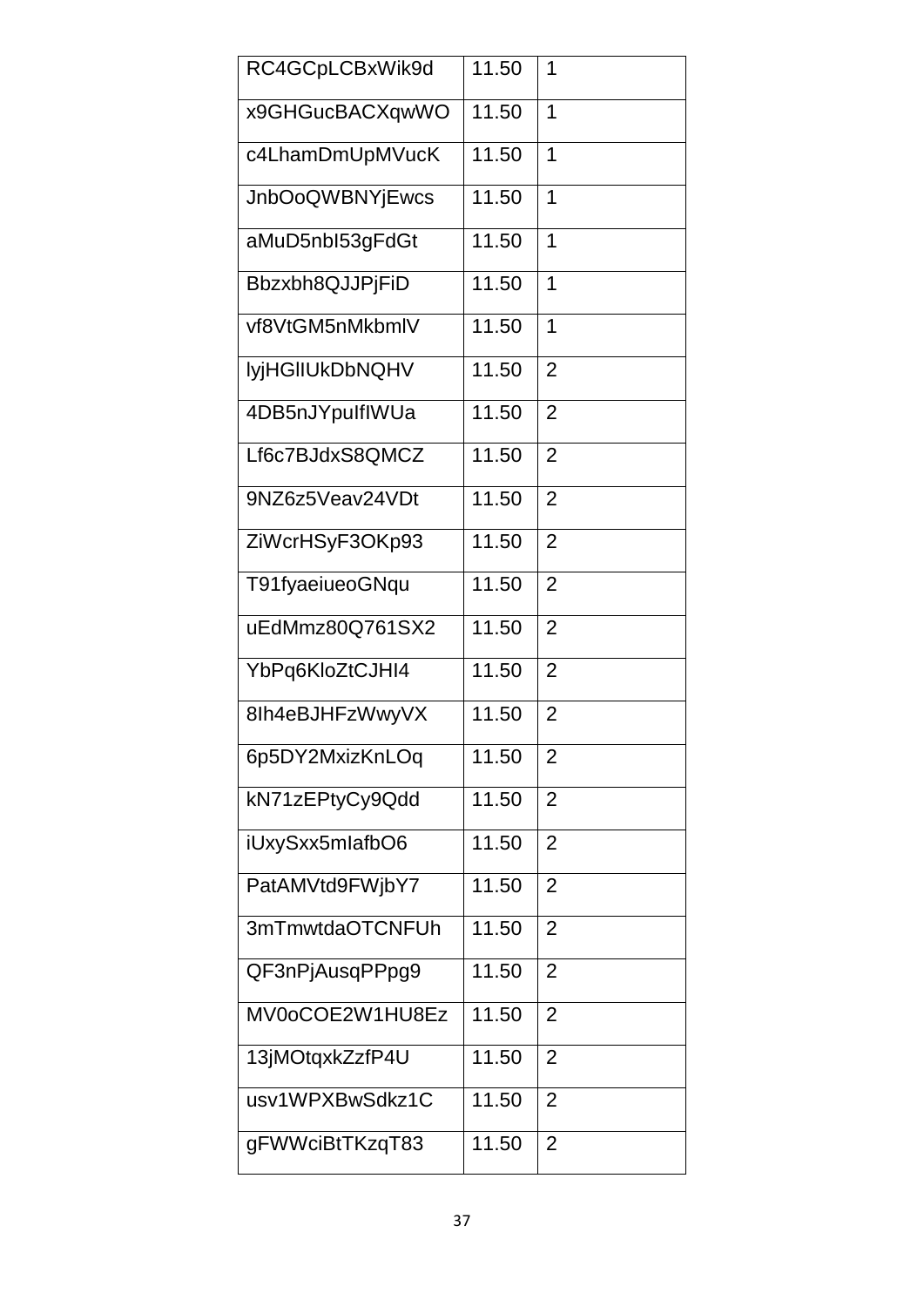| 4fB0kBPPaeLw7Df | 11.50 | $\overline{2}$ |
|-----------------|-------|----------------|
| cFoONV2fCx2BrMm | 11.50 | 3              |
| bAXDo7gexcN0SDO | 11.50 | 3              |
| ycL6Vzz3kZ0a8o5 | 11.50 | 3              |
| XHJEO8ahR56aLl1 | 11.50 | 3              |
| wPzKuYeG6AhEgsb | 11.50 | 3              |
| eBD21zXPjnV0voi | 11.50 | 3              |
| kgyAMiV8kKjgUSx | 11.50 | 3              |
| xJJpWVL2N0DlaEo | 11.50 | 3              |
| HdEHbwaLMX7UZu9 | 11.50 | 3              |
| oz54g89v9TuYGot | 11.50 | 3              |
| qaYfdh8g6kq2NiO | 11.50 | 3              |
| 6DgwAxLSeoSi7ey | 11.50 | 3              |
| pWA781x91qHa6RB | 11.50 | 3              |
| Oqlyzoq4nCsDsFH | 11.50 | 3              |
| roKssL2ijVVF6OA | 11.50 | 3              |
| B7afT40aepmLPmX | 11.50 | 3              |
| ONOdc49IUqfiDIw | 11.50 | 3              |
| 1370bkMr9iM87CJ | 11.50 | 3              |
| Pdh22ma4iO1FiyQ | 11.50 | 3              |
| gGbxgLxlF7TdELz | 11.50 | 3              |
| VNIX66gDuN3X5gP | 11.50 | 4              |
| T1bOuKYADu6PjOA | 11.50 | 4              |
| jKZziKWq2ACMiUG | 11.50 | 4              |
| Y78R4k5INCnL1c0 | 11.50 | 4              |
| aa0GOP0CLunlc9l | 11.50 | 4              |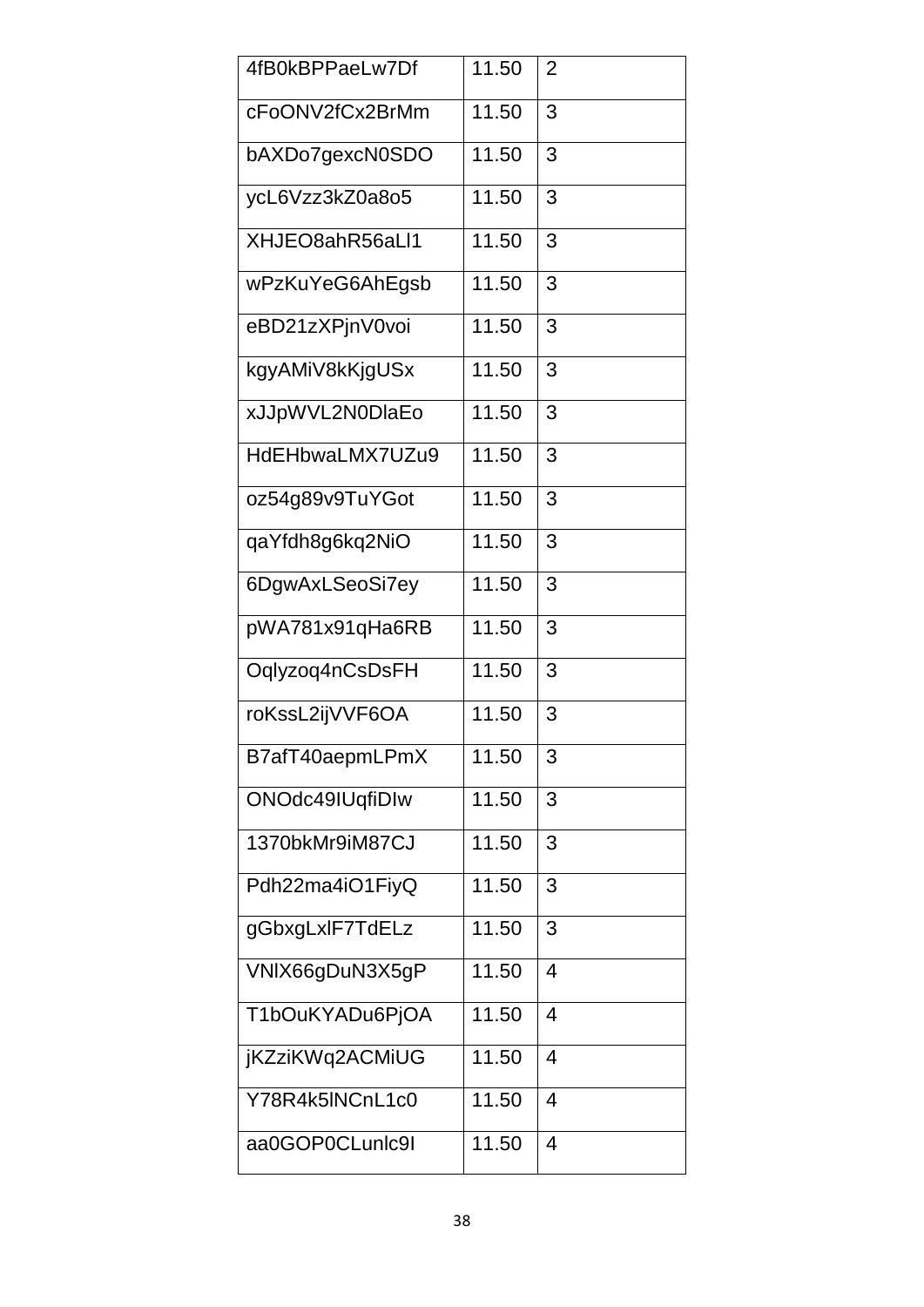| 9jzXugVXO0yBNt8        | 11.50 | 4              |
|------------------------|-------|----------------|
| PqPzTDEEEJP0bvE        | 11.50 | 4              |
| aO60fSdzpoUsQtK        | 11.50 | $\overline{4}$ |
| RmesKINjfXKIvGT        | 11.50 | 4              |
| OEMgC9sx80jyo0R        | 11.50 | 4              |
| uov84nxvQTZaKA6        | 11.50 | 4              |
| <b>RnYJecl0NoxrNuX</b> | 11.50 | 4              |
| nWxUy7V5oeaRqAK        | 11.50 | 4              |
| L5ytlDnYuTgvaYU        | 11.50 | 4              |
| RewqkOli5dozDja        | 11.50 | 4              |
| <b>JsuzZnHOdCbvkzu</b> | 11.50 | 4              |
| N4dNEUIOZqUELyJ        | 11.50 | 4              |
| InTaL8nlzMzom9w        | 11.50 | 4              |
| OIOBys2MMDjxzuc        | 11.50 | $\overline{4}$ |
| qYclYpNZ5KFwgod        | 11.50 | 4              |
| WkBoR4UMErWWkps        | 11.50 | 5              |
| ZcDXDZpv7UIAYsZ        | 11.50 | 5              |
| GptdLddgRPOZRil        | 11.50 | 5              |
| mT7aisQNifasEcQ        | 11.50 | 5              |
| NIfDIEr9X2OMyNk        | 11.50 | 5              |
| OMzv8YAjcyd6R6I        | 11.50 | 5              |
| mSWsc3RDfarGjNO        | 11.50 | 5              |
| 56eX4RoUM0RIBxS        | 11.50 | 5              |
| CLazJii0siZ3a0L        | 11.50 | 5              |
| DX13qnLLHZbIHTI        | 11.50 | 5              |
| 5sTm8wemamgPdOb        | 11.50 | 5              |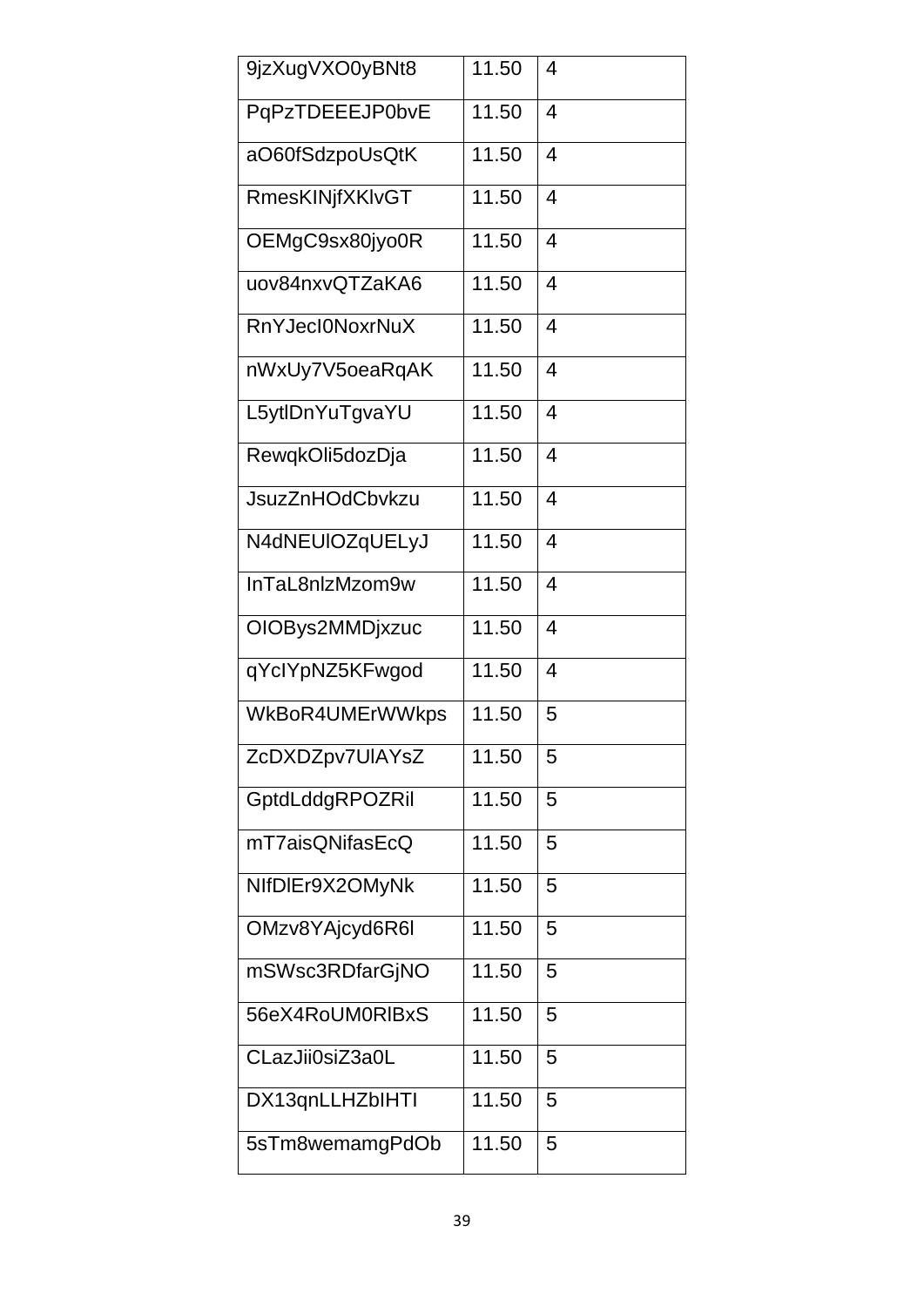| uag0jYwaT84iohu | 11.50 | 5 |
|-----------------|-------|---|
| rcsWe1trab5Va64 | 11.50 | 5 |
| 0EUbZGbDAHs3szl | 11.50 | 5 |
| zeWxX5liPaRfzmJ | 11.50 | 5 |
| ArTCpxfmz3jg8ip | 11.50 | 5 |
| BPPJpoHI16CiWIW | 11.50 | 5 |
| qWDRvx3ZDa1OUoo | 11.50 | 5 |
| ww5879r7SGCuohn | 11.50 | 5 |
| mWgbF3W1z7TJlu4 | 11.50 | 5 |
| SJWFZqow76MhjZg | 11.50 | 6 |
| zH7oLn61SfsCP78 | 11.50 | 6 |
| zUlfxWHogsUycLq | 11.50 | 6 |
| ztB3cuiYqSorjQz | 11.50 | 6 |
| biEpWAxvQrgua7O | 11.50 | 6 |
| EdnQP3a8Z7TrJzm | 11.50 | 6 |
| ZD0Qd0aB1cvjQm9 | 11.50 | 6 |
| YHM2LbCvD1wgKw2 | 11.50 | 6 |
| cnDZUTPzL2b1KcA | 11.50 | 6 |
| gzaf2afCpazNISB | 11.50 | 6 |
| IHKqe0Aea29tVHA | 11.50 | 6 |
| eP9jHdYRBSayva8 | 11.50 | 6 |
| GoHNdvgy8EACfOg | 11.50 | 6 |
| q8gq15VsOJQkEH6 | 11.50 | 6 |
| nXZ1j9sN5VKHjgp | 11.50 | 6 |
| 3dYolQz3o4mK5zW | 11.50 | 6 |
| I0F5EIjTYgsvORJ | 11.50 | 6 |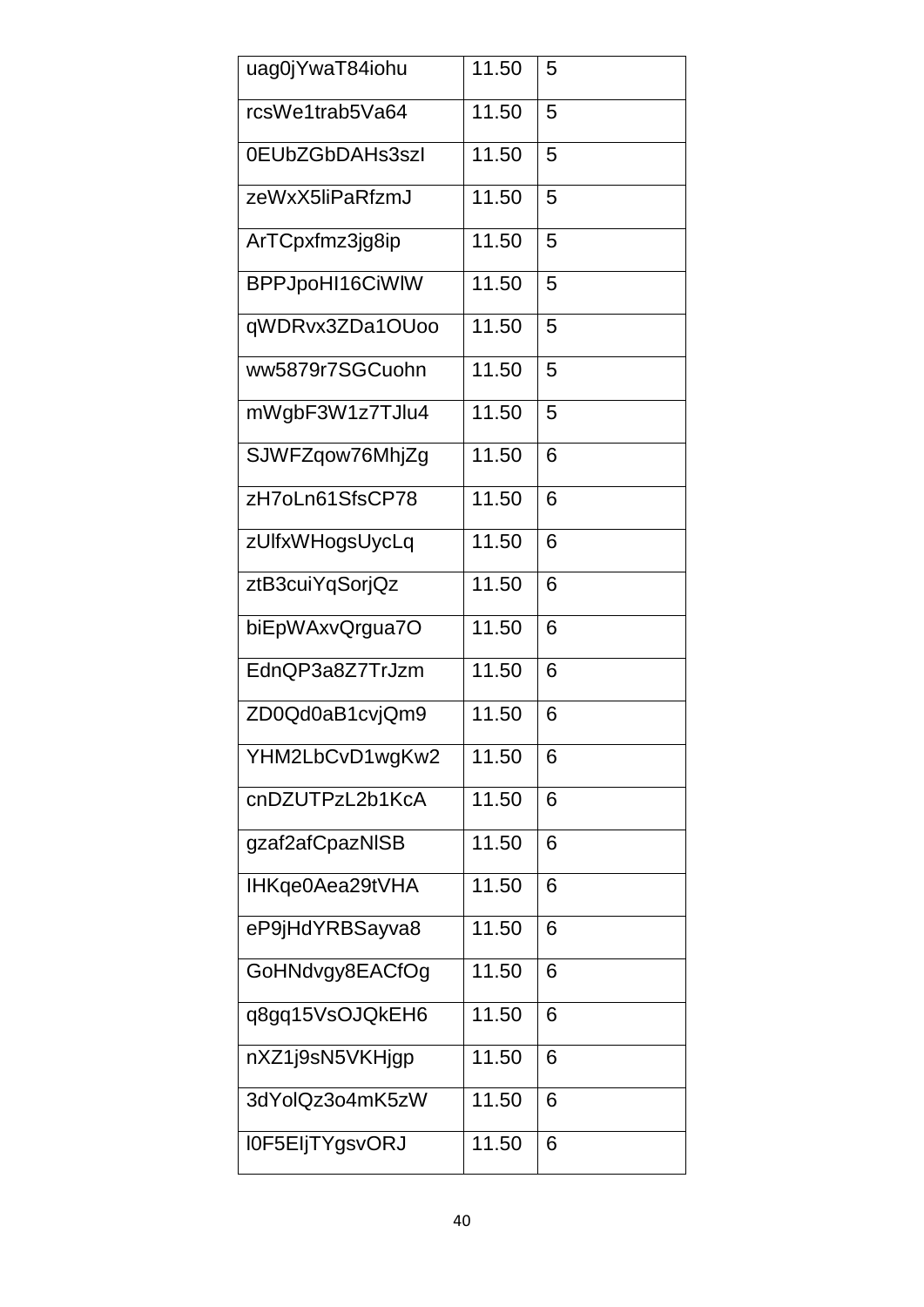| zEoiJbHzwaCIRRg | 11.50 | 6 |
|-----------------|-------|---|
| E4inWluqOKqfwjy | 11.50 | 6 |
| 43GSP51dwKDr8hR | 11.50 | 6 |
| p2rxllwhBLfE36Z | 11.50 | 6 |
| aY9yjBup2OHhICs | 11.50 | 6 |
| Eq7RUumpDadarfy | 11.50 | 6 |
| CP4ZXSaXwzufjJn | 11.50 | 6 |

## SI RICORDA CHE L'ACCESSO ALLA SEDE DI ESPLETAMENTO DEL CONCORSO E' CONSENTITO SOLTANTO A SOGGETTI CHE ABBIANO UNA TEMPERATURA CORPOREA **INFERIORE A 37,5 GRADI.**

I CANDIDATI (CHE HANNO SOSTENUTO LA PROVA PRESELETTIVA) DOVRANNO PRESENTARSI NEL LUOGO SOPRA INDICATO DOTATI DI MASCHERINA, E MUNITI DI:

- 1) VALIDO DOCUMENTO DI RICONOSCIMENTO, PENA ESCLUSIONE:
- DELL'AUTODICHIARAZIONE RELATIVA ALL'EMERGENZA 2) STAMPA COVID. COMPILATA E SOTTOSCRITTA (IL MODULO E' REPERIBILE NELLA SEZIONE DEL SITO INTERNET DEL COMUNE DI GENOVA DEDICATA AL CONCORSO DI CUI E' QUESTIONE).

I CANDIDATI, ESENTATI DALLA PROVA PRESELETTIVA, DOVRANNO PRESENTARSI NEL LUOGO SOPRA INDICATO DOTATI DI MASCHERINA, E MUNITI DI:

- 1) VALIDO DOCUMENTO DI RICONOSCIMENTO, PENA ESCLUSIONE;
- 2) STAMPA DELLA DOMANDA DI ISCRIZIONE AL CONCORSO RILASCIATA DALLA PROCEDURA TELEMATICA E DEBITAMENTE SOTTOSCRITTA;
- 3) STAMPA DELL'AUTODICHIARAZIONE RELATIVA ALL'EMERGENZA COVID, COMPILATA E SOTTOSCRITTA (IL MODULO E' REPERIBILE NELLA SEZIONE DEL SITO INTERNET DEL COMUNE DI GENOVA DEDICATA AL CONCORSO DI CUI E' QUESTIONE).

## LA MANCATA PRESENTAZIONE NEL GIORNO DI CONVOCAZIONE, A QUALSIASI CAUSA DOVUTA, SARA' CONSIDERATA QUALE RINUNCIA ALL'INTERA PROCEDURA **CONCORSUALE.**

SI RICORDA CHE TUTTI I CANDIDATI PARTECIPANO ALLE PROVE CONCORSUALI CON RISERVA, IN QUANTO AI SENSI DELL'ART. 1 DEL BANDO DI CONCORSO LA VERIFICA CIRCA IL POSSESSO DEI REQUISITI PER L'AMMISSIONE ALLA PROCEDURA CONCORSUALE SARÀ EFFETTUATA SU TUTTI I CANDIDATI RISULTATI IDONEI IN ESITO A TUTTE LE PROVE D'ESAME.